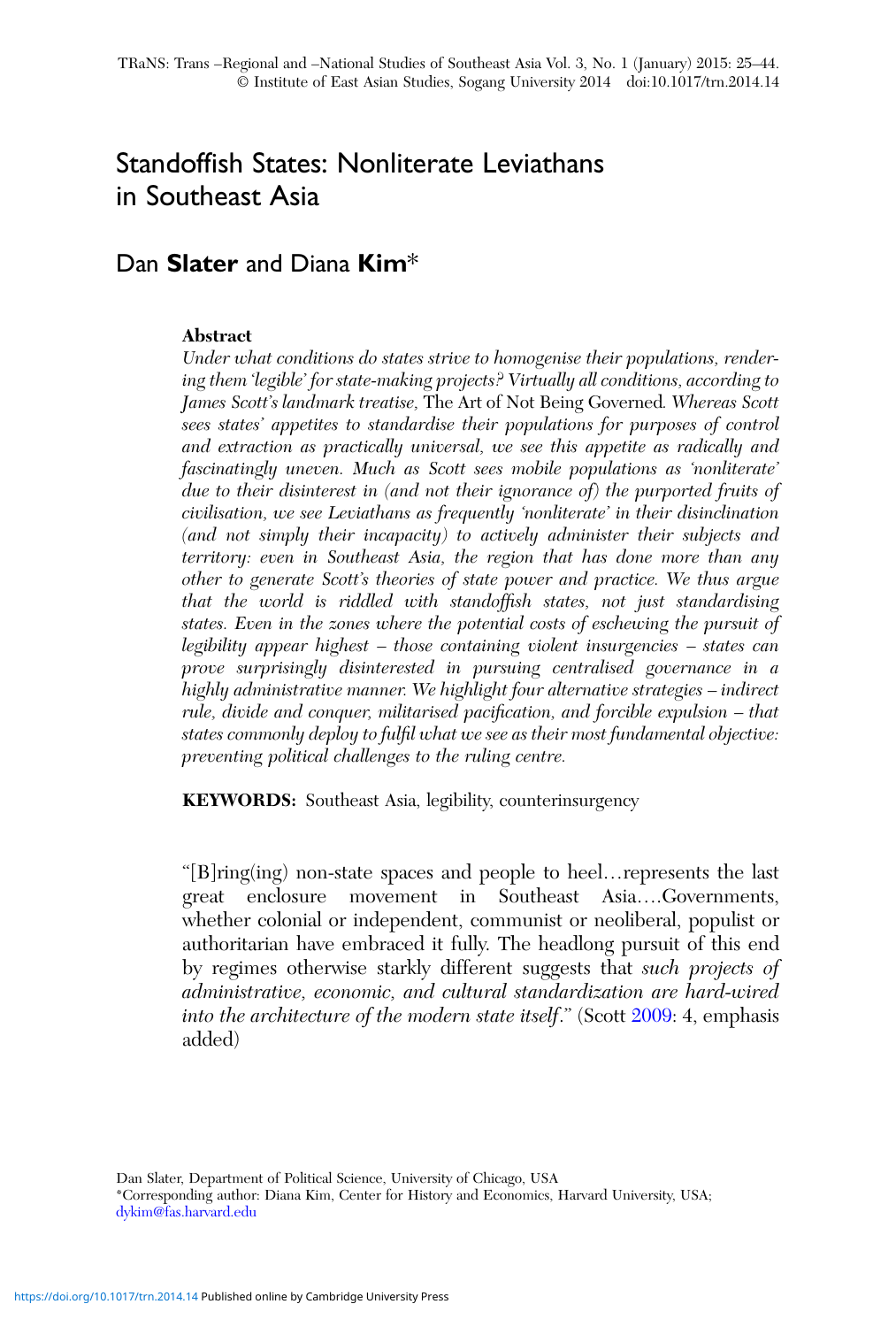## ON THE INCAPACITIES AND INCLINATIONS OF THE MODERN STATE

I Is NO SECRET Or surprise that states around the world exhibit dramatic variation in their capacity to govern the territories they formally rule. The T IS NO SECRET or surprise that states around the world exhibit dramatic variphenomena of 'weak states' and even 'failed states' on one end of the spectrum, as opposed to highly Weberian, developmental, and 'disciplinary states' on the other, has become readily familiar to social scientists, policymakers, and journalists alike. Much recent scholarship has attempted to trace and explain this variation. Yet underlying the issue of state incapacity is an issue more rarely addressed – that of state leaders' inclination to govern in the first place. Is it possible that what appear to be weak states are often more properly conceived as standoffish states? Is an absence of stateness always a product of state incapacities? Or might it indicate state inclinations to avoid actively administering their populations and territories?

This article addresses these questions in dialogue with the most important book recently (or perhaps ever) written on this theme: James Scott's The Art of Not Being Governed. According to Scott, states' appetites to control and extract resources from the societies they rule are practically boundless and universal. States seek to subjugate their subjects by standardising them through highly centralised administrative practices, rendering the ruled "legible" through homogenisation projects from above. At the heart of this drive for legibility is state-makers' desire "to bring non-state spaces and people to heel" (Scott [2009](#page-19-0): 4), making the *de facto* administrative ambit of the state coincide seamlessly with its *de jure* territorial domain.

What kinds of states have embarked on this kind of project for administrative legibility and thorough territorial control? Virtually all of them, according to Scott, as seen in the quotation above. It is beyond question that states' attempt to categorise, control, and tax their charges abound in the historical record, and that states' attitudes toward non-state peoples have historically been almost uniformly hostile. Yet have states been anywhere near as uniformly concerned with standardising their charges as Scott suggests? Has their hostility toward the ungoverned always been expressed through efforts to extend active administration in a territorially encompassing manner? Or might states express their intrinsic hostility toward non-state peoples and spaces through a much wider variety of practices than Scott's legibility paradigm can effectively apprehend?

Our primary claims in this article are that (1) states' appetites to administer populations to render them legible are in fact radically uneven, and hence (2) states' practices in managing zones of lawlessness, disorder, and illegibility are radically diverse in turn. Variations in governance practices thus arise from variation in state appetites, and not only from variation in state capacities, to govern.

These claims derive from different starting assumptions than Scott's. Whereas Scott argues that the state's most fundamental objective is to maximise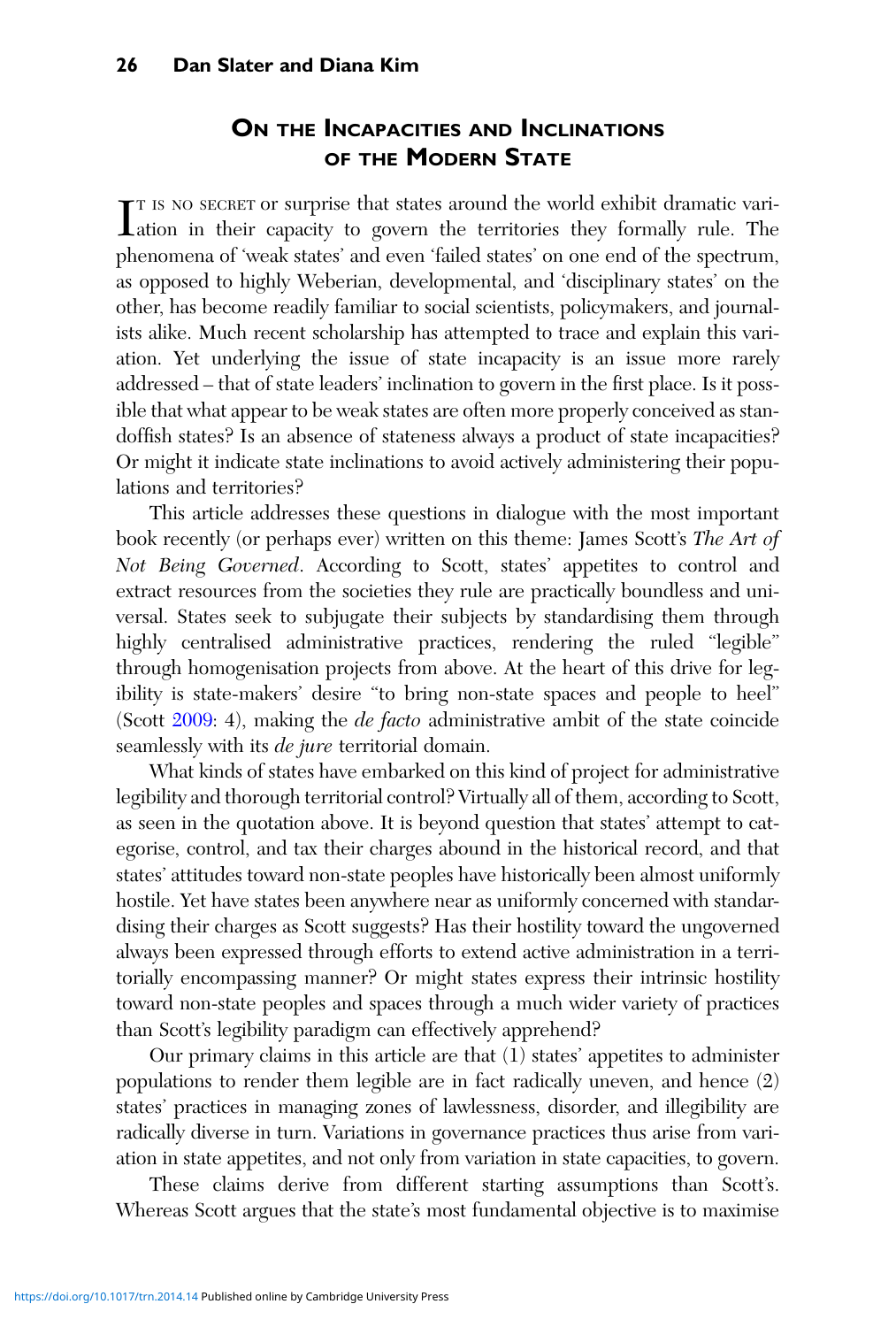economic extraction, we argue that it is, instead, to *minimise political challenges*. An absence of stateness often indicates a state's success at avoiding costly entanglements with, and unnecessary provocations toward, populations and territories it considers too risky or unimportant to govern. It does not necessarily indicate the state's failure at accomplishing the kind of standardisation that Scott portrays as a defining goal of the state.

In short, the world is riddled with 'standoffish states', not just standardising states. By our definition, standoffish states are those that intentionally eschew the pursuit of detailed knowledge, rountinised administration, and cultural assimilation of considerable portions of their subject population. Standoffishness is a matter of degree. States may strive to standardise some segments of their populations at some times, yet remain standoffish toward other groups at other times. Selectivity and standoffishness thus go hand in hand. Standoffish rule should not be confused with sympathetic rule, or what liberal thinkers tend to portray as 'salutary neglect'. Nor should standoffishness imply an absence of state-society contact, including what at times is extremely violent and coercive contact. Far from rejecting Scott's critique of states for their brutal treatment of non-state peoples, we offer what is in some respects an even more critical normative intervention.<sup>1</sup> Legibility is often accompanied by the benefits of citizenship and state largesse; the mixture of brutality and neglect that peoples on the margins of governance more commonly experience is typically bereft of any such silver linings.

In the analysis to follow, we train our lens on four distinct practices of rule, all of which prioritise the minimisation of political challenges over the maximisation of economic extraction, and all of which are (painfully) familiar in the historical and contemporary record. One is indirect rule, in which the central state eschews the pursuit of detailed knowledge or administration of a particular group or terrain, opting to rely on the cooperation of local strongmen to forestall anti-state unrest. A second is divide and conquer, as central authorities exacerbate conflicts and cleavages among different social groups, rather than pursuing cultural assimilation and homogenisation of those groups.<sup>2</sup> A third is militarised pacification, when state leaders employ raw force to terrorise and destroy their strongest challengers, rather than 'bringing them to heel' under predictable and rountinised control within a legible administrative grid. The fourth is forcible expulsion, in which states deal with unwelcome societal heterogeneity by banishing those categorical groups and individuals perceived as most troublesome from

<sup>&</sup>lt;sup>1</sup>See Slater ([2010a\)](#page-19-0) on the normative critique of states that underpins Scott's analytical claims in The Art of Not Being Governed. Others who acknowledge, consider, and revise Scott's critical perspective include Ferguson [\(2005\)](#page-18-0) on state legibility amidst neoliberal global capitalism, and Herzfeld ([2005\)](#page-18-0) on bureaucratic officials in modern Greece and Thailand. <sup>2</sup>

 ${}^{2}$ A more accurate phrase might be 'divide and debilitate', since categorically divisive state policies often succeed at pitting groups against each other so that further interventionist 'conquering' is unnecessary. We stick with the familiar 'divide and conquer' to convey the commonness of this strategic state practice.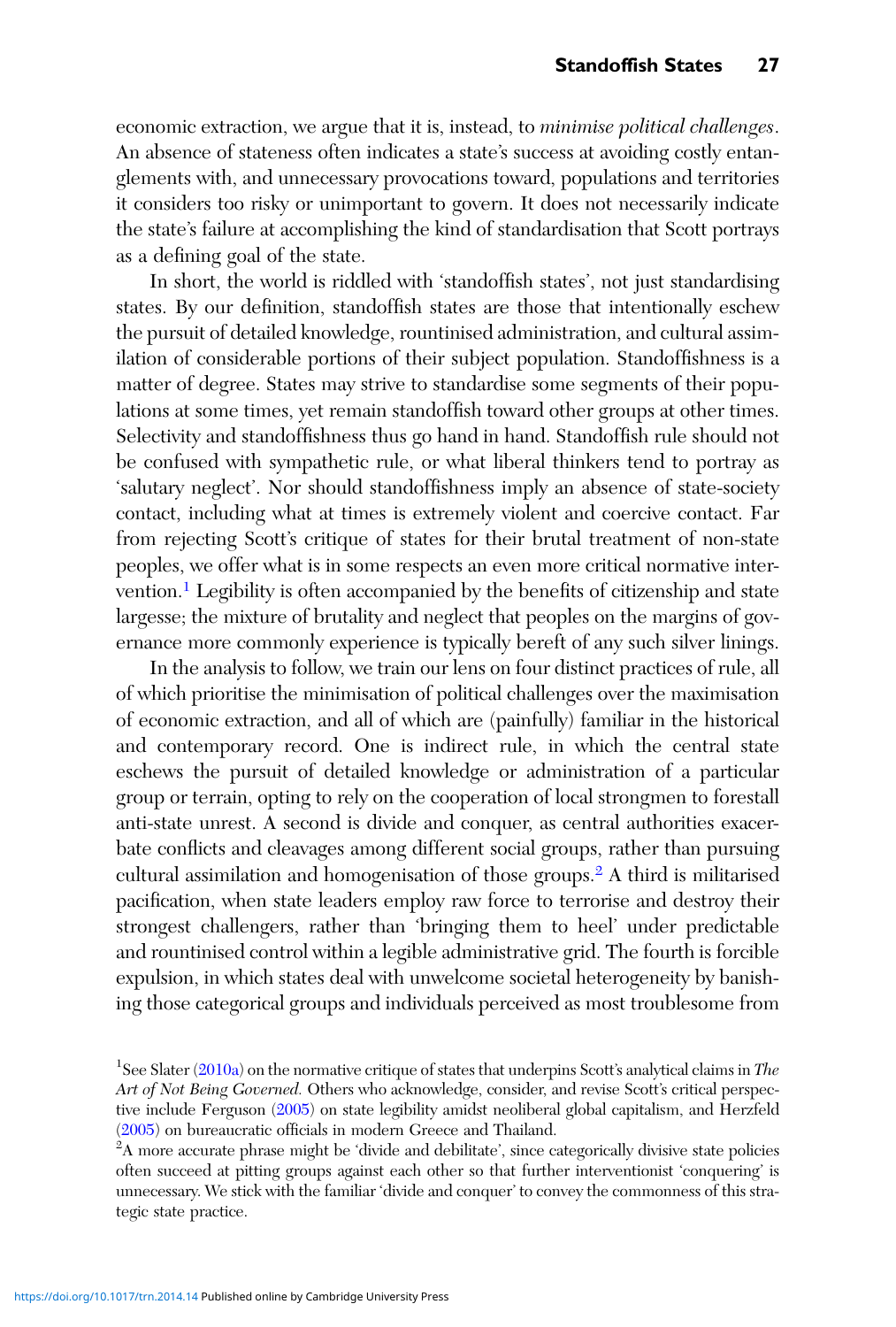their territorial domain, making them disappear rather than trying to make them behave. We consider all of these practices varieties of 'standoffishness' in the sense that they all eschew any project of imposing legibility and standardisation, even though some clearly involve more active and extensive contact between states and subjects than others.

Drawing inspiration from Scott, we refer to all four of these state practices as constitutive of non-literate Leviathans. Scott [\(2009](#page-19-0): 221) brilliantly distinguishes "nonliteracy" from "illiteracy" in his depiction of non-state peoples in highland Southeast Asia. To say "illiteracy"is to imply incapacity to read; to say "nonliteracy" is to suggest informed disinterest in reading. Much as Scott sees mobile populations as nonliterate due to their disinterest in (and not their ignorance of) the purported fruits of modern civilisation, we see Leviathans as frequently nonliterate in their disinclination (and not simply their incapacity) to render their subjects legible. We develop this claim by cataloguing instances when Southeast Asian states have proven surprisingly disinterested in pursuing regulatory governance, even though standoffishness would appear to be an exceptionally costly or risky option. Specifically, we show how, even in the zones where the potential costs of eschewing the pursuit of legibility appear highest – those containing violent insurgencies – states can prove surprisingly disinterested in pursuing regulatory governance in a highly administrative manner. Leviathans elect to remain nonliterate even in the Southeast Asian region which helped generate Scott's theory, and even when the costs and risks of illegibility would seem to be highest.

## STATE BUILDING IN ALTERNATIVE MODES: LEGIBILITY VS. NON-LITERACY

The fundamental challenge of state power is commonly portrayed as one in which the political centre struggles to project its writ to the farthest reaches of national territory. Those populations located close to the national capital would seemingly have little hope of avoiding state campaigns to render them 'legible' through cultural homogenisation and administrative standardisation.

We suspect that this claim would sound very odd to the poorest and most vulnerable citizens of national capitals throughout the world. Literally within walking distance of gleaming national government offices in capitals ranging from Jakarta to Cairo to Washington, DC, one finds densely populated communities whose primary experiences with state authority are those of coercion and neglect. Police officers might come on the scene at times of violent crime, but they are typically slow to arrive and fast to abandon such neighbourhoods to their own devices. Even on their very doorsteps, states are highly selective in how and where they assert authority. Standoffishness is always an option, and is perhaps the most common attitude with which states handle the majority of their populations who lack substantial economic or political resources.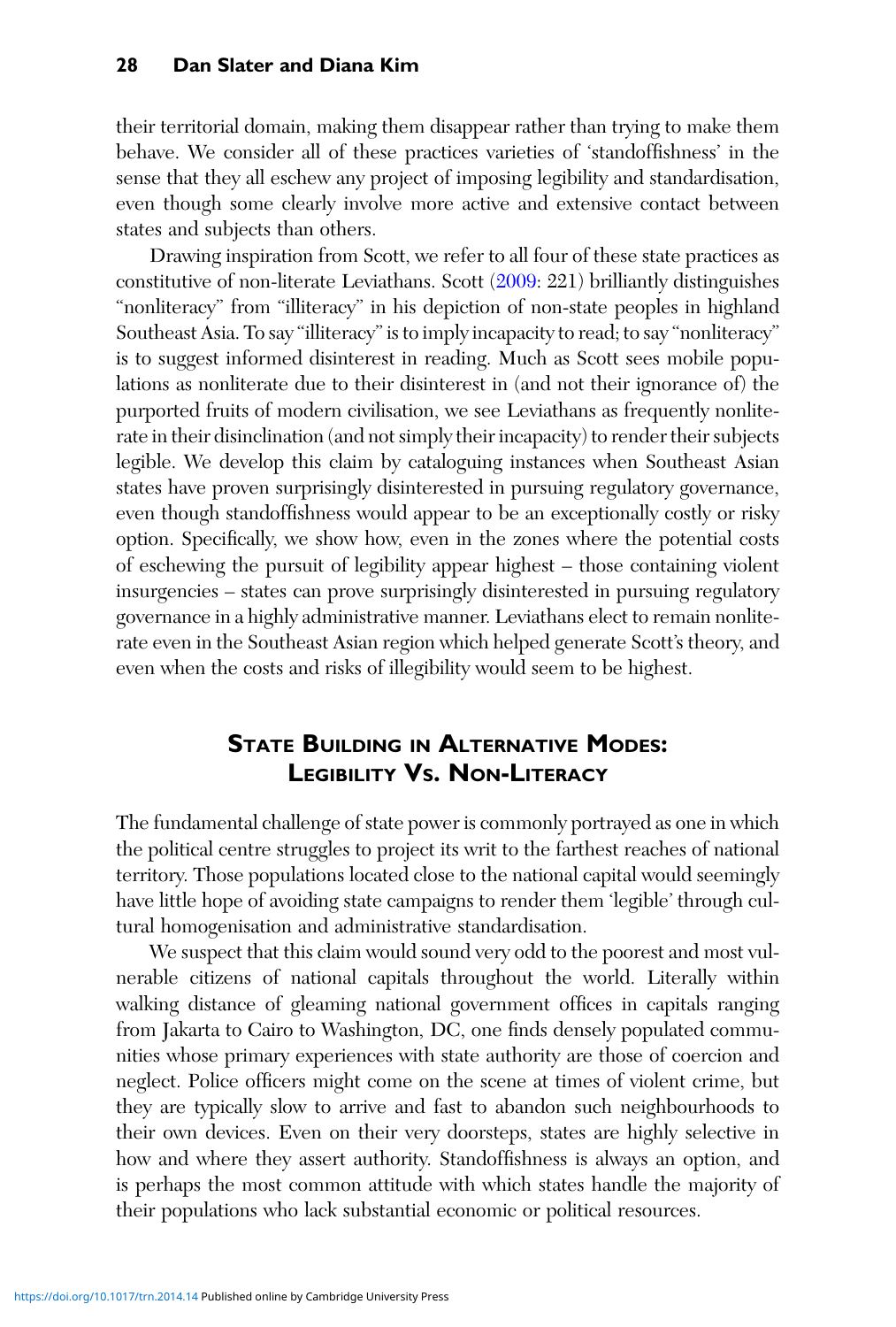

Figure 1. Alternative Modes of State Building.

Our framework thus differs from Scott's in fundamental ways. As Figure 1 indicates, these differences unfold from our different starting assumptions regarding state-makers' goals. Whereas for Scott, the core motivation is to maximise resource extraction, we focus on how a ruling centre seeks to minimise political challenges. From our perspective, there are multiple ways that states may eschew administrative standardisation while nevertheless repelling challengers. Consequently, we see standoffishness where Scott stresses standardisation. The upshot in our analysis is not relations of legibility between state and society, but nonliteracy.

To be sure, our framework does not supplant Scott's as much as it supplements it. The two competing frameworks capture different domains of state behaviour – or state-building in alternative 'modes'. States sometimes strive to standardise, and sometimes seek to remain standoffish. Yet in our view, such a conclusion is a bit too noncommittal to be helpful. Rather than simply cataloguing instances of state standoffishness, we explore how states approach populations and territories where standoffishness would appear to be an exceptionally costly or risky option. If we can show that, even in those zones where states should be most likely to conduct campaigns for administrative standardisation and societal homogenisation, they do so only irregularly and unevenly, this would strongly suggest that the phenomenon of non-literate Leviathans must be ubiquitous indeed, and in need of further theorising. Although this can only be established through considerable future research, our initial claim is that the non-literacy mode captures a wider range and variety of state practices in the world than Scott's legibility mode.

This argument joins a chorus of recent scholarship on states' uneven inclinations to govern. For example, a state's 'will' to deploy violence matters as much as raw capacity when understanding divergent authoritarian responses to mass protests across Eastern Europe, Africa, and the Middle East (Bellin [2012;](#page-17-0) Levitsky and Way [2010](#page-18-0); Thompson [2001\)](#page-19-0). "Coercive capacity also requires the will to repress," note Way and Lachapelle ([2013:](#page-18-0) 8) in their comparative study of Egypt and Iran, which shows how different revolutionary heritages durably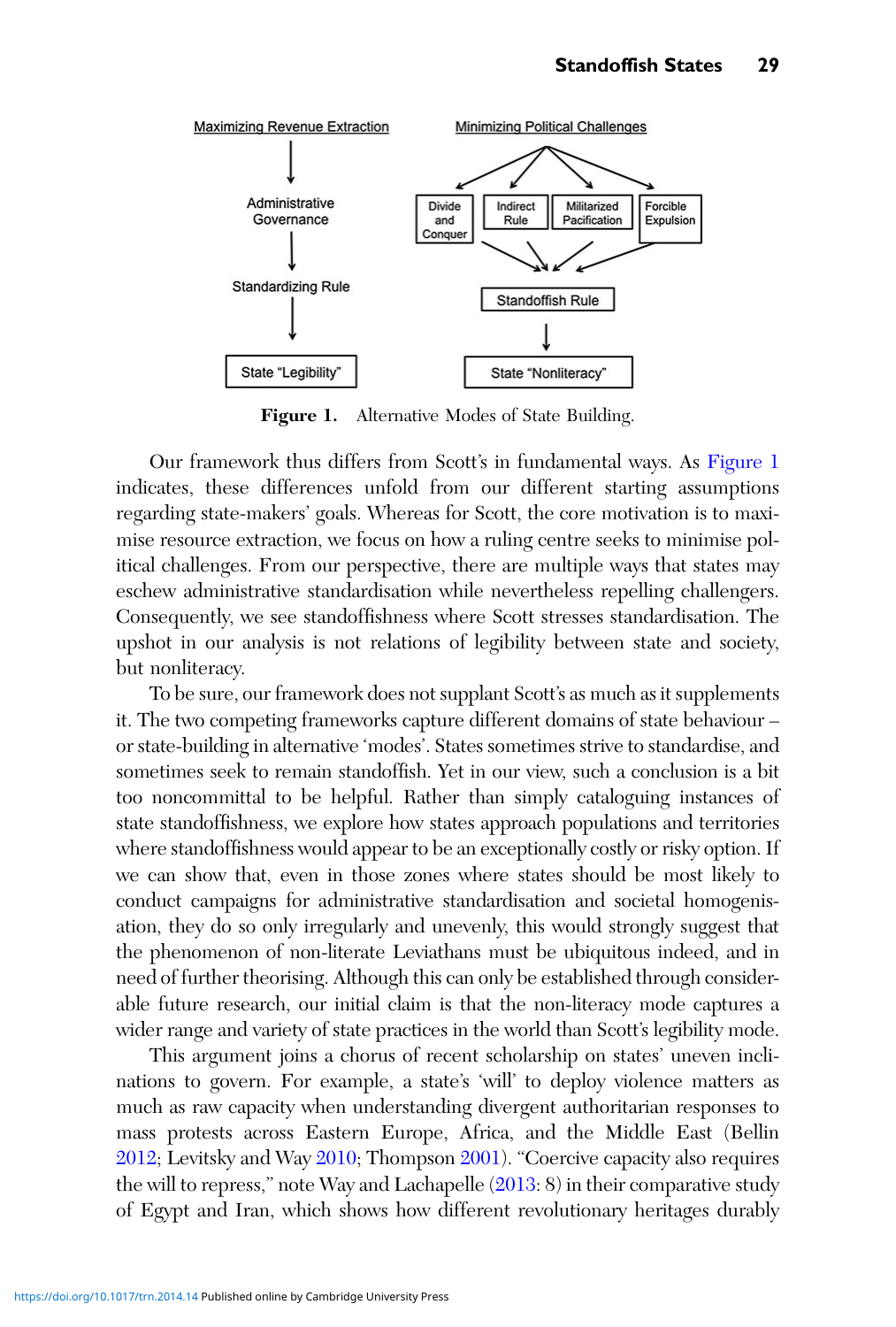conditioned cross-case divergence in security forces' collective will to crush recent uprisings. Analogously, Holland ([2013\)](#page-18-0) has highlighted statist disinclinations to govern in the context of social welfare provision in Latin America. She develops a theory of state 'forbearance' to explain why elected officials sometimes deliberately refrain from enforcing laws against the urban poor in Chile and Colombia, selectively yet intentionally opting to eschew law enforcement despite the state's ready capacity to do.

An especially promising inquiry along these lines is Staniland's [\(2012](#page-19-0)) study of emergent political orders in war-ridden contexts, in which he proposes that "The assumption implicitly built into studies of civil war that centralizing states represent homogenizing, monopolizing Leviathans is unsustainable" (Staniland [2012:](#page-19-0) 246). Instead, we should recognise how a fascinating heterogeneity colours the strategic interests of states in their interactions with armed insurgents. Based on evidence from contemporary South Asia, Staniland offers a typology of six wartime orders that captures how state-insurgent interactions yield different modalities of order under conflict, which in turn shape patterns of violence on the ground. States in civil war, according to Staniland [\(2012](#page-19-0): 244), are "not simple-minded maximizers of monopoly but instead are optimizers of authority in complex, often counterintuitive interaction with other armed actors". Our concept of standoffishness embraces a similar corrective to the conventional image of a Weberian state in its monopoly-maximising guise. It also offers a conceptual vocabulary to discuss myriad and messy state behaviours that, like Staniland's wartime political orders, are "not the domain of a few obscure outliers, but instead are hiding in plain sight" (Staniland [2012:](#page-19-0) 248).

In the empirical section that follows, we trace these alternative pathways by examining several Southeast Asian Leviathans' responses to violent leftist and separatist insurgency in the wake of World War II. To be sure, there are cases of counterinsurgency in Southeast Asia that seem to accord with Scott's notion of legibility and robust administration, such as the wholesale creation of 'New Villages' in British Malaya in the 1950s. Yet even in this paradigmatic case of administrative surveillance, the New Villages were created only after years of failure under the original British strategy of militarised pacification, and ultimately depended on practices of ethnic divide-and-conquer that are more accurately conceptualised as campaigns to reinforce cultural heterogeneity than to craft cultural homogeneity. In other insurgent zones of Southeast Asia, including the hills of Burma where Scott initially developed his framework, state authorities never accomplished or even seemingly attempted a transition from militarised pacification to administrative standardisation. To say that such zones have confronted "the hard power of the fiscal state" with its "mania for clas-sificatory order" (Scott [2009](#page-19-0): 230, 238) would seem to represent a rather significant categorical error. What those zones have confronted has been horrific indeed; but those horrors have unfolded with the Burmese state acting more in nonliteracy than legibility mode.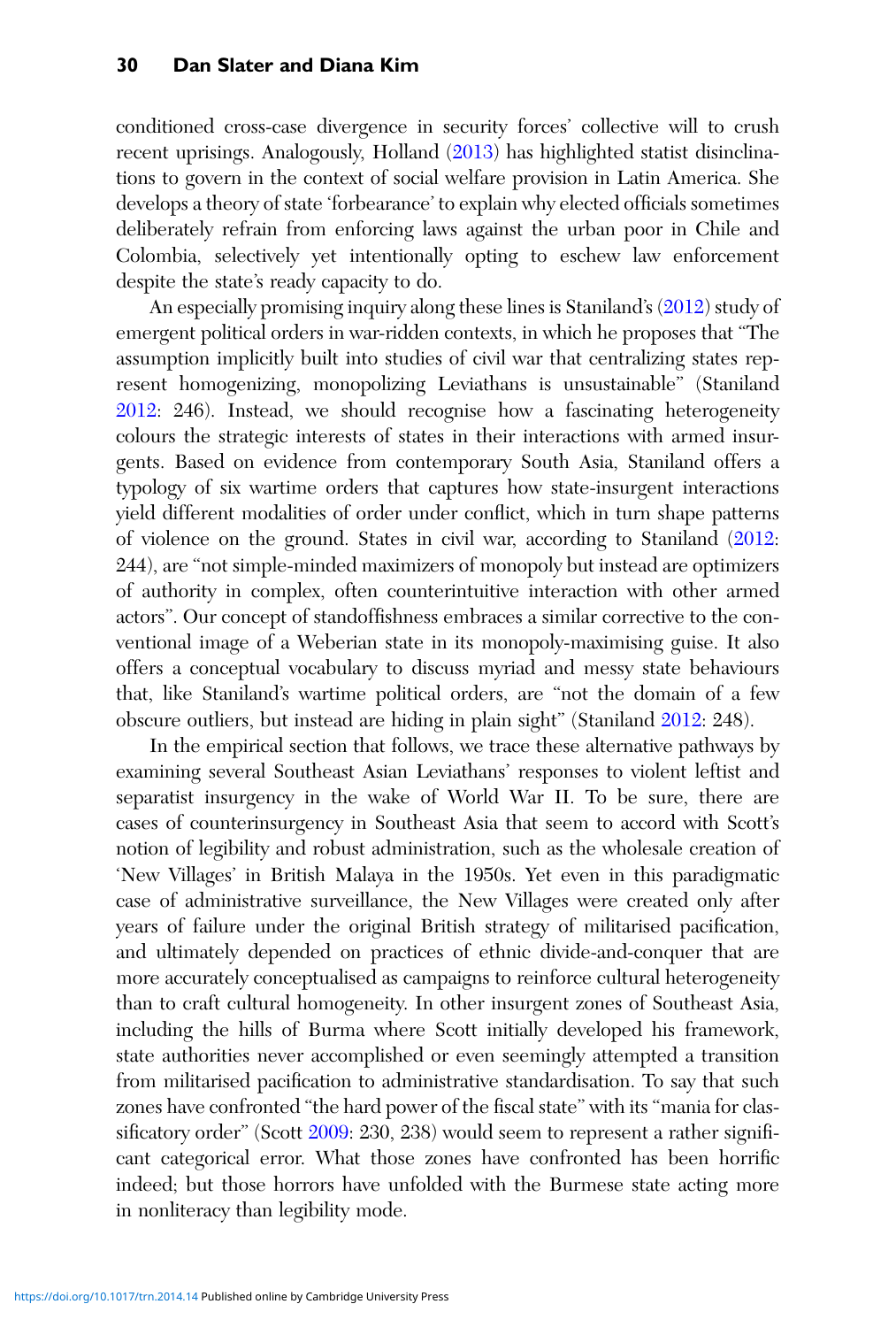#### **COUNTERINSURGENCIES**

If there is any governance challenge that Leviathans would seem to lack the luxury of confronting in a standoffish style, it is the challenge of armed insurgency. Whether such insurgencies threaten to seize state power or to fracture it through territorial separatism, they violate what we have portrayed as the state's core structural interest: preventing the emergence of political challenges to the ruling centre. If states are 'hard-wired' to pursue the standardisation and homogenisation of their populations and territories, it is in insurgent zones where we should be most likely to see such state campaigns taking place. And sometimes, to be sure, we do. Yet the unevenness of such attempts and the tendency for states to conduct counterinsurgency through practices such as indirect rule, militarised pacification, divide and rule, and forcible expulsion, rather than administrative governance, calls into question any claim that states are always keen to impose a bureaucratic grid over their subjects.<sup>3</sup> When it comes to counterinsurgency, Leviathan tends to depend on guns, and only turn to grids when guns alone have repeatedly and patently failed to eradicate the insurgent challenge.

States employ diverse practices towards insurgents and their lawless zones. For purposes of simplest exposition, we draw on Slater [\(2010b](#page-19-0)) to argue that state appetites for quelling insurgencies are shaped by the type of rebellion – leftist or regionalist, most broadly speaking – that is being confronted. When leftist rebellions have an urban impact and emanate from ethnic 'others' (as in 1940s–50s British Malaya), they are at once especially 'illegible' and threatening to a wide cross-section of political and economic elites. We see this as the most likely type of internal violence to induce state officials to embark on a campaign of administrative standardisation, surveillance, and governance – and to gain critical elite support for doing so. Yet to the extent that states can manage such rebellions with militarised pacification (or other 'nonliterate' practices) alone, we do not expect to see the sort of administrative interventions that Scott highlights.

By contrast, when leftist insurgency remains relegated to rural areas and/or arises from the same identity group which dominates the polity as a whole (as in the 1950s Philippines), rural strongmen tend to have independent sources of social control which reduce pressure for Leviathan to impose a new administrative grid. Here, we expect standoffish state practices such as indirect rule to prevail over more standardising forms of governance. When rebellion is

 $3$ Staniland [\(2012](#page-19-0)) identifies diverse strategies that states adopt to manage violent insurgencies, based on different combinations of state-insurgent cooperation and territorial distributions of control. Our conceptualisation of indirect rule overlaps with Staniland's cooperative state-insurgent approaches such as active collusion, shared sovereignty, tacit coexistence, and passive spheres of influence. However, whereas for Staniland, an absence of state-insurgent cooperation entails either violent clashing monopolies or guerrilla disorder, state standoffishness as we conceptualise it does not necessarily yield civil war.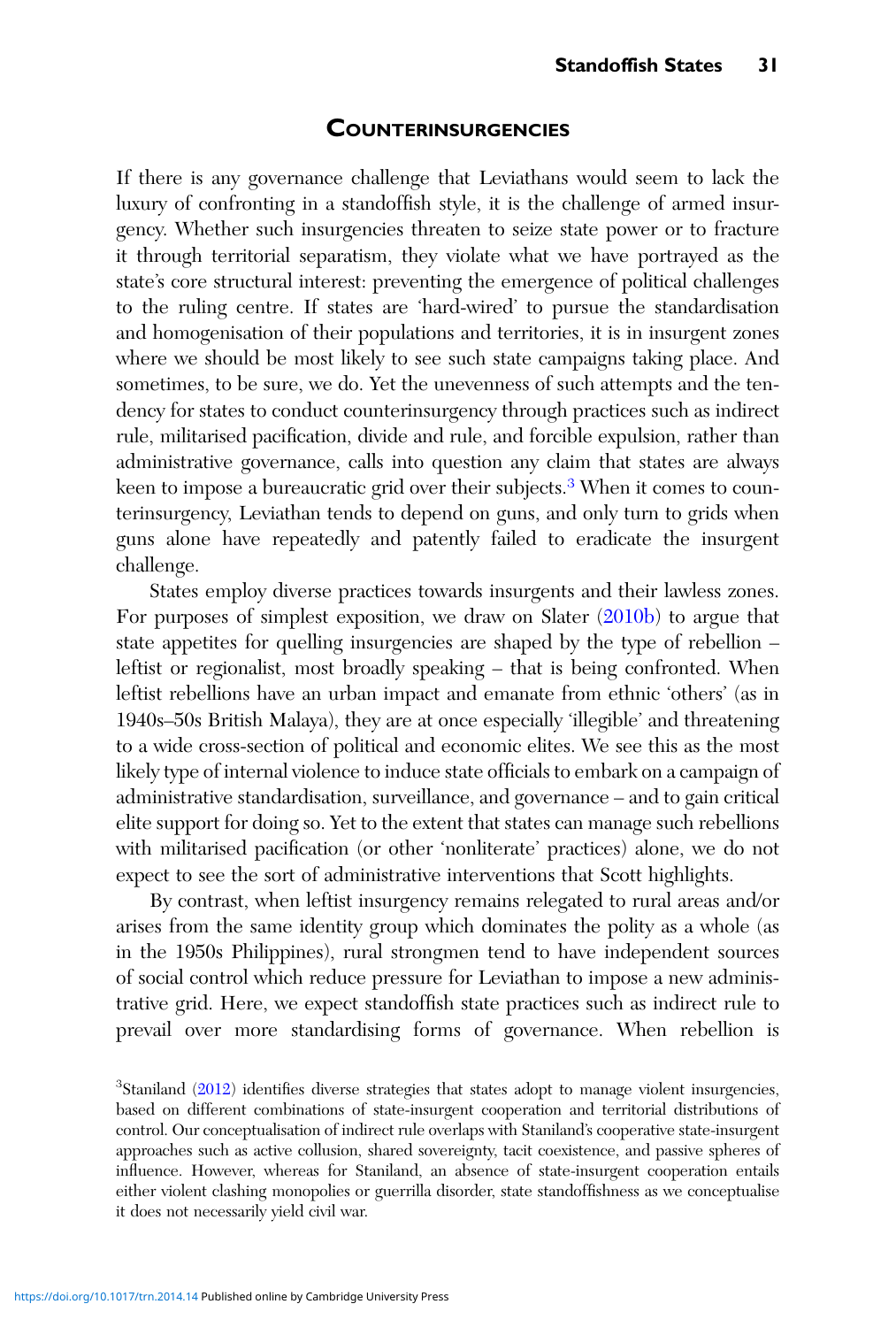regionalist or separatist in character (as in Burma since independence in 1948), state officials typically lack both the interest and allies necessary to combat their foes with classificatory as opposed to strictly coercive techniques. It is separatist rebellions which we see states as especially likely to tackle by dispersing, deporting, and even destroying their opponents through forcible expulsion and militarised pacification, rather than attempting to sedentarise and administer the broader population from which the rebellion emanates.

#### British Malaya, 1948–57: From Pacification to Governance

'The Emergency' in British Malaya from 1948 to 1957 was concluded through a paradigmatic state campaign to render subjects legible through a new and improved administrative grid – but this was by no means how the counterinsurgency campaign commenced. In the initial years of the Chinese-dominated Malayan Communist Party's (MCP's) uprising in the squatter communities on the outskirts of Malaya's major cities, British authorities showed no inclination to confront the rebellions with anything but raw, militarised force. It was only after abject failure at purely militarised pacification that the colonial Leviathan adopted a more administrative approach to countering the leftist threat, with the support of a wide range of Malayan elites. From a comparative and theoretical perspective, the initial coercive response seems more like the rule, while the eventual administrative approach appears to be more of an historical exception – an exception grounded in the exceedingly difficult administrative challenges that the Emergency posed to the British Malayan colonial state and its closest allies.

When the British declared a state of emergency to help it combat MCP radicals in June 1948, it marked a shift from urban labour conflict to outright insurgency in the squatter communities along the jungle fringes.<sup>4</sup> These squatter communities were primarily populated by ethnic Chinese migrants, who had long been untouched by the administrative reach of either British colonial or state-level Malay political authority. These 'illegible' communities had mushroomed in size during the Japanese occupation (1942–45), when thousands of Chinese fled Japanese repression in Malaya's cities. Before the outbreak of the Emergency, however, this illegibility was of no major concern to either British or Malay officialdom, as "weakly administered land regulations" allowed "the squatters to remain largely untouched by authority in the years immediately following the war" (Osborne [1965:](#page-19-0) 9). This was not simply a matter of incapacity, but disinterest. As Kernial Singh Sandhu ([1973:](#page-19-0) xxx) pointed out, "The so-called squatter problem was allowed to grow, mainly as the result of administrative 'tidakapathy' (from the Malay tidakapa, meaning 'never mind'). The Government saw

<sup>&</sup>lt;sup>4</sup>The British colonial reaction to the postwar strike wave between 1945 and 1948 similarly shifted from one of relative diffidence to one of dedicated governance, though we lack space to develop that argument here.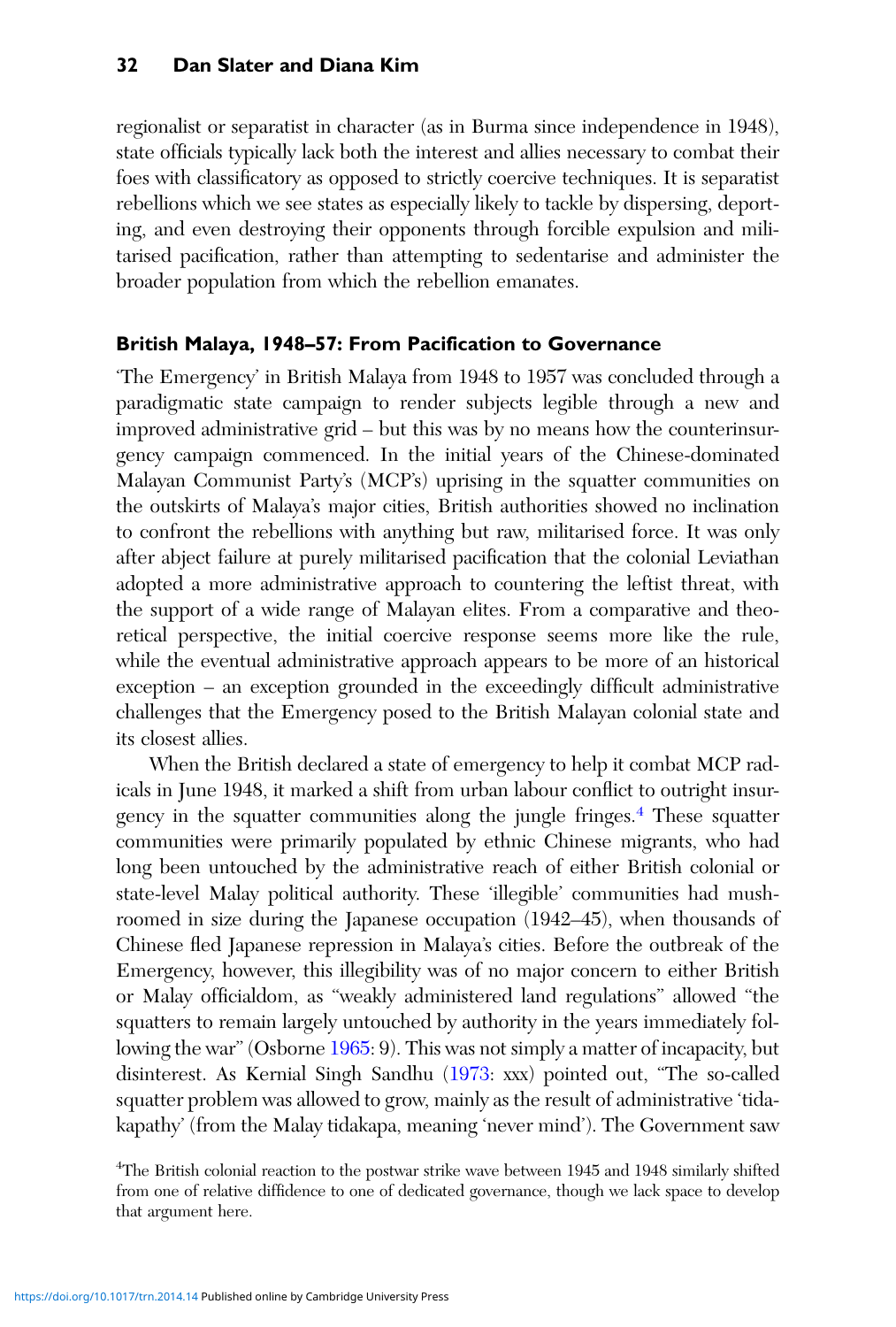no urgency in the need to deal with the squatters, who were virtually out of sight." In other words, the stance of the state toward the squatters had always been one of standoffishness, and not any sense of determination or urgency to render squatters legible.

The outbreak of leftist insurgency did not quickly give rise to active attempts at administrative governance. Raw coercion and punishment were the initial order of the day. This was certainly the approach supported by the planter community, who had long been pressing the colonial state to confront the MCP with a more "ruthless application of the sentences of death, banishment, and particularly of flogging" (Stenson 1970: 162). Sub-national Malay royalty – the key partners of the British in their historically entrenched practice of indirect rule – similarly supported militarised pacification and forcible expulsion rather than administrative governance. At one of their first national conferences after the Emergency's onset, the "Rulers expressed anxiety over news that the deportation of Chinese detainees had ceased" (Smith [1995](#page-19-0): 115). As for British state officials themselves, most belittled the insurgency as "the work of a few agitators and extremists, probably directed from outside the country" (Stubbs [1989](#page-19-0): 69).

From 1948 until early 1950, the British approach to insurgency was strictly one of 'coercion and enforcement'. This was due to widespread perceptions that low-cost militarised pacification would suffice to crush the MCP, making higher-cost administrative governance as unnecessary as it was undesirable. However, by February 1950, "it was becoming evident that the Government was losing ground to the MCP" (Stubbs [1989:](#page-19-0) 98). The state response to this worsening conflict environment was not initially to build new administrative institutions, but to retool the colonial state's coercive institutions: the military and the police. From 1950, the key technique introduced into the counterinsurgency was forced resettlement of Chinese squatters into so-called 'New Villages'. While this strategy of coercive population control accords more closely with Scott's framework than the pure coercion period of 1948–50, the initial goal of the New Village policy was not so much the predictable administration and standardisation of those who were forcibly resettled, but simply their collective immobilisation in what were effectively prison camps. Far from representing state eagerness to render subjects legible and fiscally taxable, the resettlement program was a second-best option to expelling its subjects altogether. "With deportation an impractical alternative," Heng Pek Koon argues, "squatter resettlement was chosen as the more viable remedy to the problem" (Heng [1988:](#page-18-0) 54). In the parlance of the time, the British goal was one of "screwing down the people in the strongest and sternest manner" (Hack [1999](#page-18-0): 7).

Precious little state administration was extended into the New Villages before 1952. This was despite the fact that a government report as early as 1949 had concluded that "one of the most striking features of the squatter communities was the fact that they were outside the normal processes of administration" and that for counterinsurgency to be effective, "the provision of effective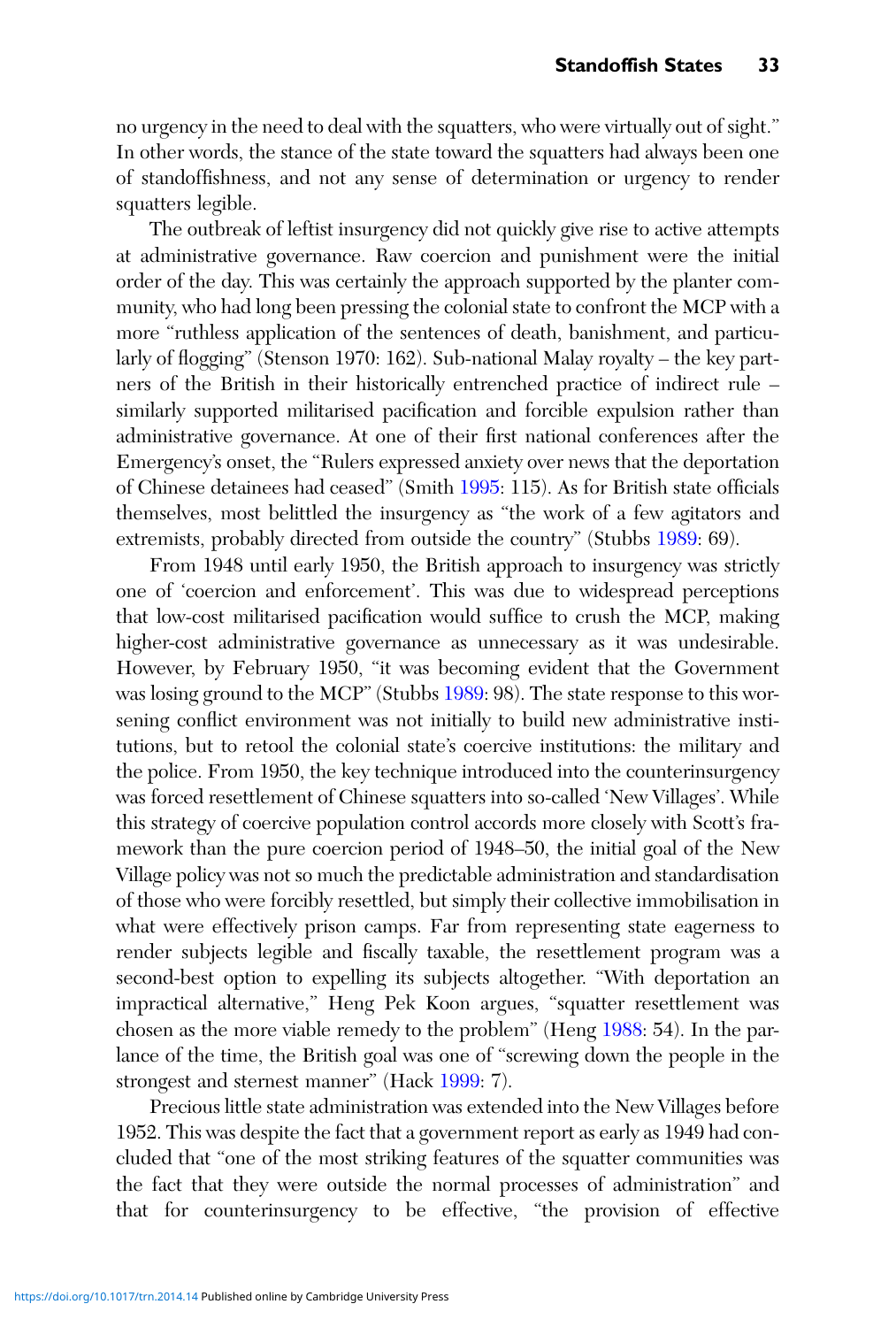administration is a sine qua non" (Osborne [1965:](#page-19-0) 12). This would "entail the provision of adequate communications, police stations, schools and health facilities and the like" (Osborne [1965](#page-19-0): 12). Yet the political will to conduct such a concerted counterinsurgency was lacking, even in a time of outright civil war. Only after a dramatic worsening in the severity of insurgency, culminating in the daylight assassination of Henry Gurney, the top British official in Malaya, did Leviathan generate the will not just to pacify but to govern. Or to put it another way, it was only with Gurney's assassination that it became clear to state leaders that pacification would require governance. Finally convinced that military victory would require the 'winning of hearts and minds' among the broad population of non-insurgents, British authorities undertook an extraordinary expansion of state administration that remains legendary in the annals of counterinsurgency history today. Even then, British success hinged on the implacable resistance of the majority Malay population to any bid for power by a minority Chinese movement – in other words, it rested on the lasting heterogeneity rather than any novel homogenisation of the population it sought first strictly to militarily pacify, and only belatedly to administratively govern.

In sum, the conduct of the Malayan Emergency eventually came to approximate Scott's vision of a state obsessed with the sedentarisation and standardisation of its populace. Yet this more administrative and interventionist approach to governance emerged very gradually – and very grudgingly – as the purely coercive and expatriating approach to counterinsurgency proved stubbornly inadequate to the political challenge. Since this sort of case should be highly amenable to Scott's framework, its weaknesses here strongly suggest that 'nonliteracy' is likely to be a very common phenomenon, even when states confront violent insurgencies. The following cases of the Philippines and Burma do more to expose the limitations of the legibility framework.

## Philippines, 1946–53: A Partial, Temporary Shift from Pacification to Governance

While the 'illegibility' and direct elite impact of insurgency in British Malaya belatedly inspired many (but not all) of the sort of state standardisation practices that Scott sees as constitutive of the modern state, the rural 'Huk' rebellion in the Philippines produced a much less vigorous administrative response. To the limited extent that agrarian insurgency pressed the state to conduct more muscular interventions in the rural sector, its response was more militarised and more temporary than Scott's vision of administrative state-building would seemingly expect.<sup>5</sup> In the realm of administration, the Philippine state consistently remained more standoffish than standardising in approach, even when the Huk

<sup>&</sup>lt;sup>5</sup>That a militarised state response in the countryside should also prove a temporary one is not coincidental. Soldiers are generally neither trained nor inclined to engage in the kind of administrative tasks that can give the state a permanent regulatory footprint throughout national territory.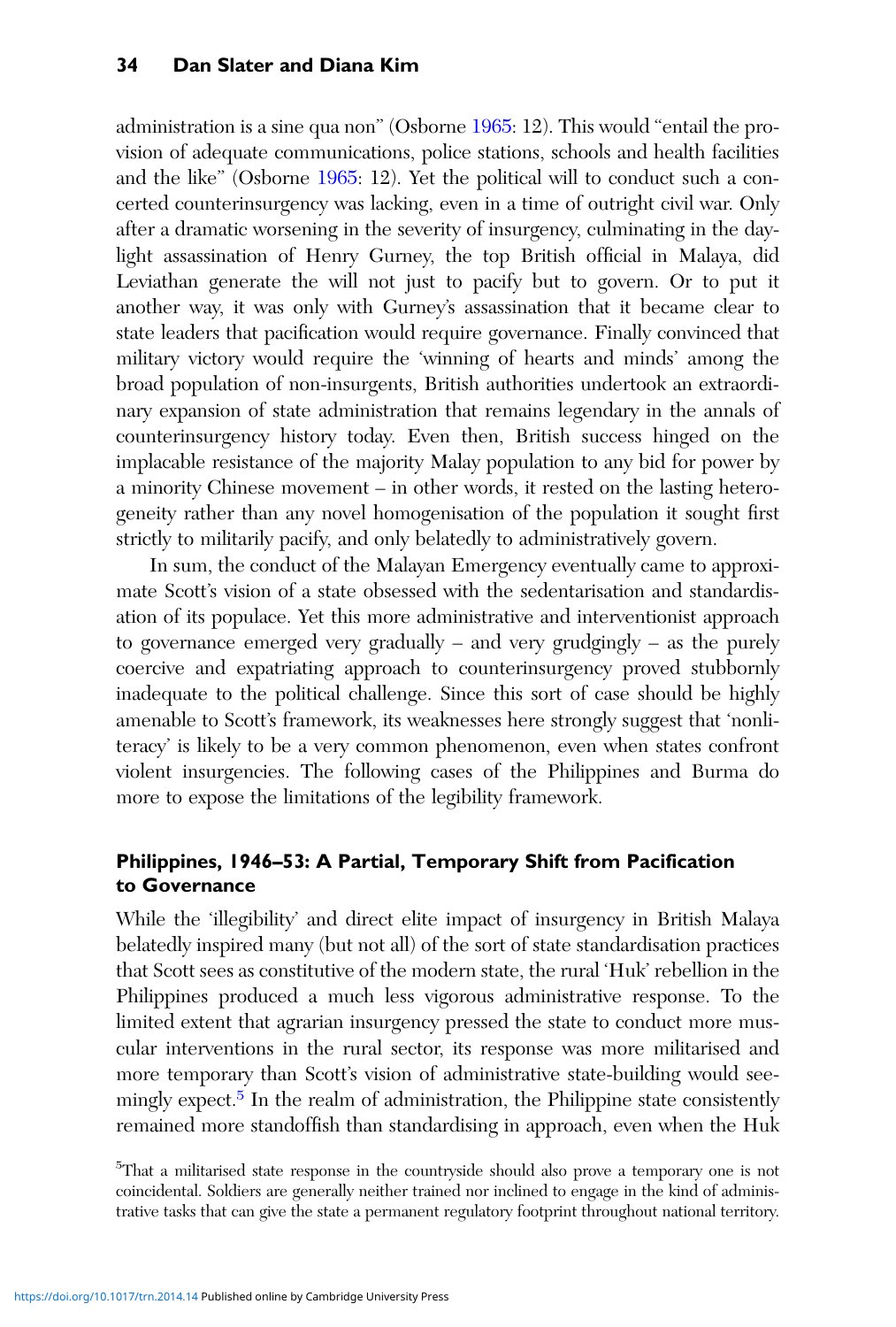rebellion was at its worst. State subjects were not rendered legible, but they were pacified nevertheless, allowing Manila to retreat from the countryside after only a few short years of more concerted and committed – if never quite demilitarised – governance.

Leftist rebellion broke out in the Philippines at nearly the same historical juncture as in British Malaya, in the wake of World War II. Also as in Malaya, leftist insurgency emerged against a backdrop of a relatively weak and standoffish state, with little experience at projecting power into the countryside. As a wide range of scholars has argued, this standoffishness has its roots in the pre-war fusion of political and economic power in the hands of a rural oligarchy of 'caciques' under American rule (which was, at least in a de facto sense, indirect rule). The costs of standoffishness increased after the war, however, as the anti-Japanese Hukbalahap resistance movement evolved into a 500,000-memberstrong National Peasants' Union (PKM), which sought to make its presence felt in the electoral arena through a new Democratic Alliance (DA).

Rather than confronting this rising rural challenge with new governance initiatives, Philippine authorities met it with coercion alone. And not even centralised coercion, but localised coercion. Instead of building up the colonial-era military, newly independent Philippine rulers allowed troops to melt into provincial elites' "civilian guards" (Kerkvliet 1997: 125)<sup>6</sup> and channelled firearms to the municipal police forces these local bosses controlled. In January 1946, in response to instances of refusal by Hukbalahap remnants to surrender their firearms, the secretary of the interior "had five thousand machine guns distributed to municipal and provincial police forces in Central Luzon" (Goodwin [2001](#page-18-0): 148). The Philippine Constabulary – the most basic coercive arm of the central state – became increasingly irrelevant. As "Manila's control over the countryside weakened, provincial politicians demanded neutralisation of the Constabulary as a condition for the delivery of their vote banks to presidential candidates, thereby fostering a *de* facto local autonomy and endemic political violence" (McCoy [1993:](#page-18-0) 14). Such practices of indirect rule allowed Manila to remain standoffish rather than embark upon new standardisation efforts in the Luzon countryside.

Leftist mobilisation did not press the caciques to "crawl together under the apron of the military" or to support the building of stronger state institutions more generally (Anderson [1998 \[1988\]:](#page-17-0) 225). The government's calculation that coercion alone could pacify the countryside led to a fateful decision to deny elected office to six victorious DA candidates in the April 1946 vote. When confronted by a combination of electoral exclusion and growing violence by 'civilian guards' and municipal police, former Hukbalahap forces began remobilising into the People's Liberation Army (HMB), or 'Huks'.

<sup>&</sup>lt;sup>6</sup>Kerkvliet describes "civilian guards" as "armed groups that landlords used and that the local government and Military Police sanctioned. Illustrative of this arrangement was that landlords and the Military Police paid the civilian guards' wages" [\(1977](#page-18-0): 125).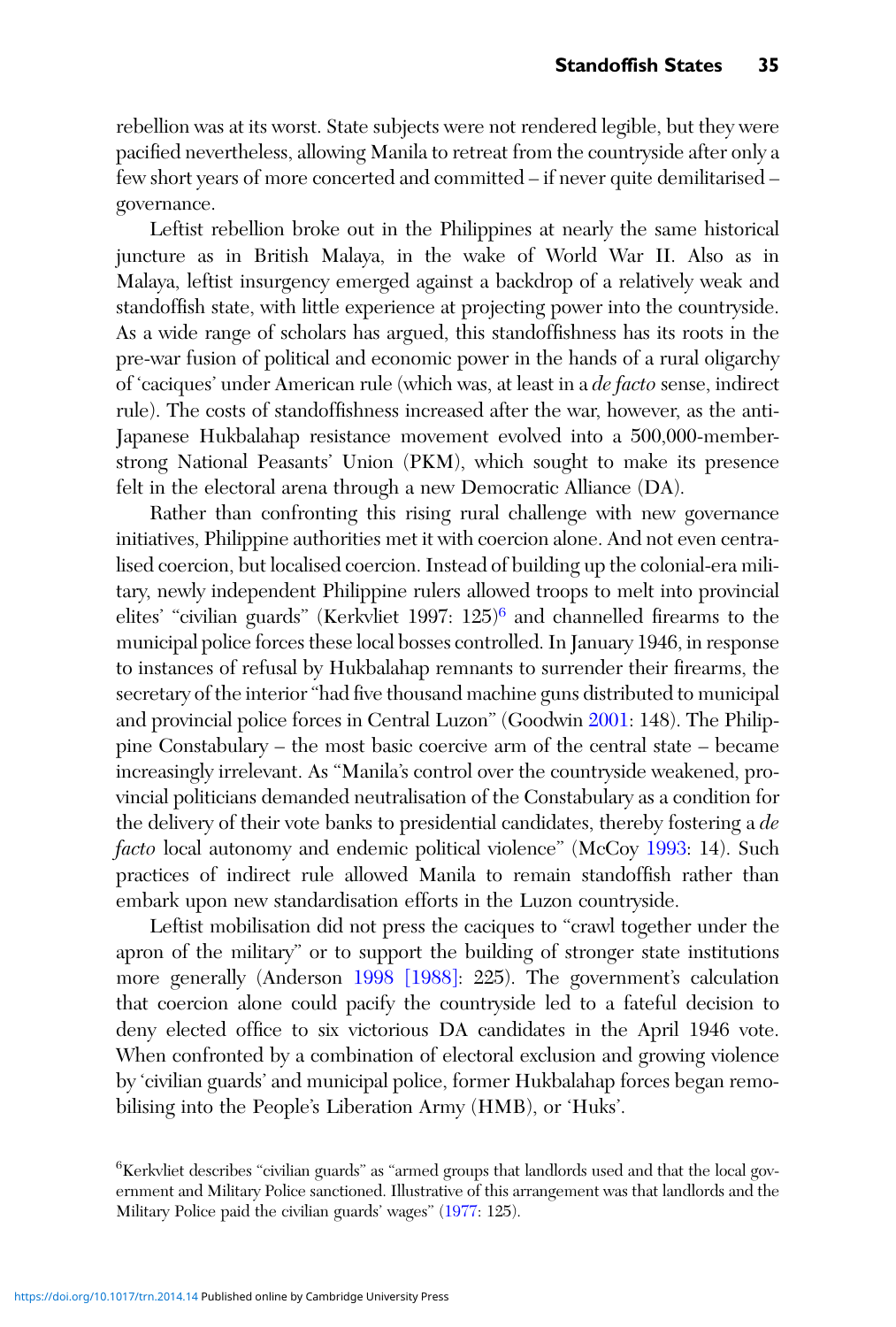The Huks seemed by 1950 to pose an increasingly credible threat to seize the state. "Huk leaders were confident that a relatively quick seizure of power was possible, perhaps within as little as two years" (Goodwin [2001](#page-18-0): 77). Some American advisors showed signs of panic, as exemplified by the conclusion of two U.S. reports that military force alone would not quell the Huk threat. Yet the provincial politicos who commanded the Philippine state remained unconvinced that breaking the Huk resistance could require more determined and centralised administrative governance, and not just a harsher military crackdown.

Their resistance was temporarily overcome by the alliance of CIA country director Edward Lansdale and his Filipino right-hand man, Ramon Magsaysay. At the time of Magsaysay's appointment as defence minister in September 1950, the government's approach to the Huk insurgency had been purely coercive. The new strategy adopted more of a 'hearts and minds' approach, but unlike in Malaya – where quelling an illegible insurgency ultimately entailed more energetic administrative governance – the military was the sole institutional basis for Lansdale and Magsaysay's new approach.

As rural rebellion neared its apex, Magsaysay imposed hierarchical order on the Philippine military. As Defence Minister, "Magsaysay merged the twentytwo-thousand-man Philippine Constabulary with the army, which included another thirty-three thousand troops, thereby creating a single chain of command" (Goodwin [2001:](#page-18-0) 118). This housecleaning and reorganisation provided Magsaysay with more military muscle to implement Manila's directives in the provinces. Most significantly, "the 'civilian guards' – essentially the private armies of large landowners who were notorious for their mistreatment of villagers – were disbanded" (Goodwin [2001](#page-18-0): 119). This represented a stark about-face in government policy, as President Elpidio Quirino had been encouraging the formation of "citizen armies" before Magsaysay's appointment (The Manila Times [1950a](#page-19-0)). Disarming such groups proved to be an arduous and expensive process. Military officers typically had to buy "loose weapons" rather than confiscating them; in Cavite province, the governor retained armed "special agents" until at least mid-1952, much to Magsaysay's consternation (The Manila Times [1952](#page-19-0)).

Magsaysay's success in demobilising such private armies represented a real bite out of provincial politicos' power. Not only did this limit caciques' capacity to control their own workforce; it weakened their stranglehold on local voters. Lansdale and Magsaysay agreed that the Huks had gained considerable mileage from the fraudulent and violent national elections of 1949. Making the midterm elections of November 1951 a cleaner affair thus became a top priority. In the confrontation that followed, Magsaysay's interest in a clean vote won the day over provincial politicos' interest in winning re-election through any means necessary. Magsaysay retained his post and eventually won the presidency in 1953. Yet his disbanding of provincial civilian guards and reorganisation of the Philippine military proved to be his only accomplishments as a state-builder.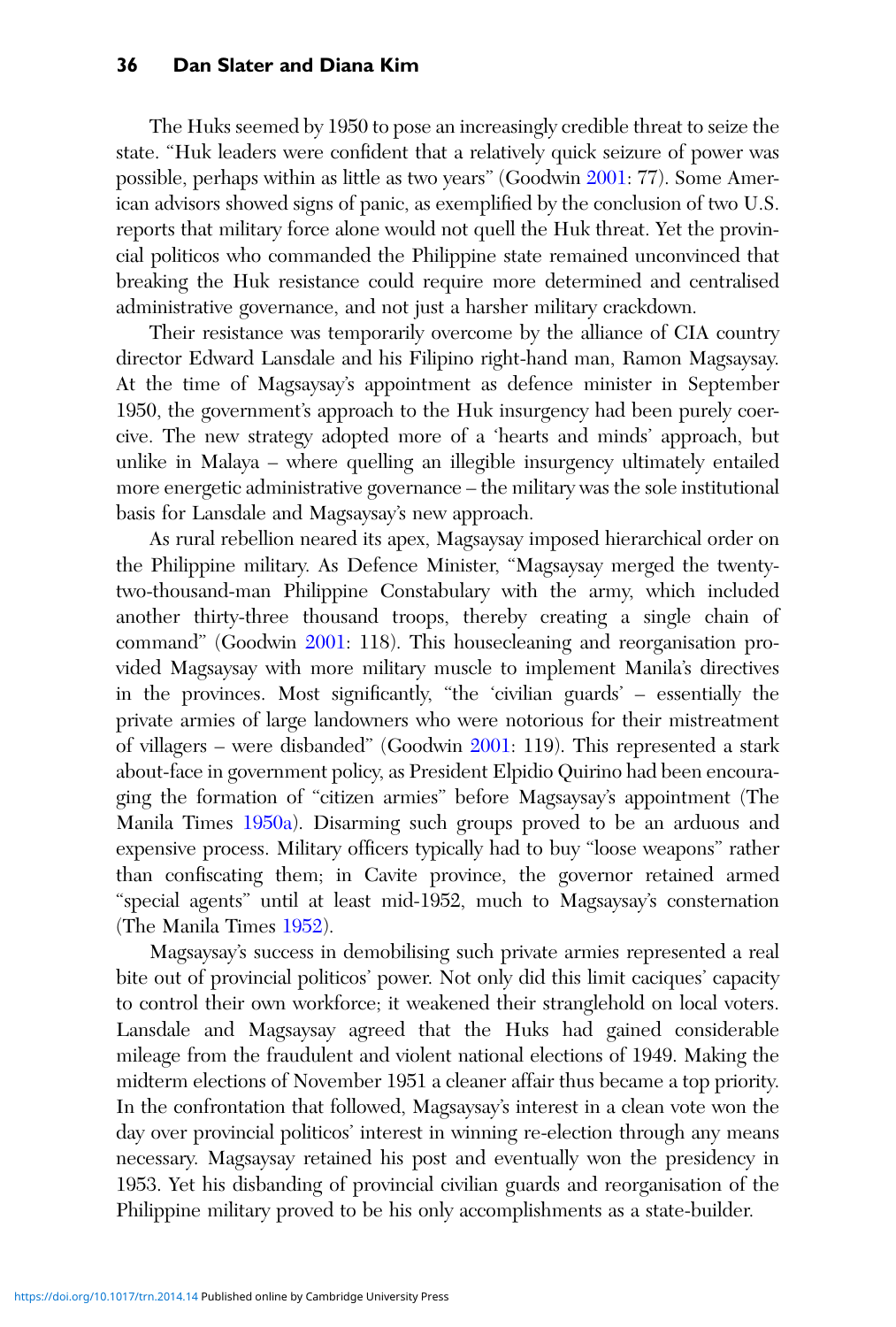Marshalling a country's capacity for large-scale violence into a state monopoly is merely a precursor to imposing legibility over a population – it does not require legibility, and it certainly does not lead inevitably toward legibility's ultimate achievement. Magsaysay accomplished this, but little more, when taking on entrenched interests. Even this limited gain for a more centralised vision of the Philippine Leviathan proved fleeting. Provincial elites had no lasting reason to seek protection through the national police – or any national institutions – rather than their own local "muchachos" (Hutchcroft [2000:](#page-18-0) 293). Leftist insurgency momentarily became so severe that patron-client relations and local coercive institutions lacked the capacity to manage it, at least in certain locations. Yet even those caciques who perceived a need to relinquish their sources of coercive power only saw the need to make a tactical retreat, not a strategic withdrawal. The discourse of the period suggested the impermanence of the disarming of such units, as in the mayor of Lipa City's revealing request for the surrender of all local firearms to military personnel for "safe-keeping" (The Manila Times [1950b\)](#page-19-0). Caciques would only "crawl together under the apron of the military" for as little time as absolutely necessary. Once the Huk rebellion was under control, the Philippine state slipped back into its historically non-interventionist, standoffish mode.

#### Burma, 1948-?: Coercion without Governance

The Burmese military's brutal suppression of regional rebellions over the past six-plus decades is portrayed by Scott as a consummate example of state standardisation campaigns in motion. This only makes sense, however, if one fails to distinguish between administrative standardisation and militarised pacification, and conflates efforts to decimate and expel minority populations with attempts to administer and assimilate them. Normatively speaking, Scott is spot-on in his denunciation of the Burmese military's (or tatmadaw's) brutality toward non-state peoples. But analytically speaking, the tatmadaw's approach to regionalist insurgencies has had precious little if anything to do with legibility, administration, standardisation, assimilation, or a 'grid' of any conceivable sort. Instead of carrying out administrative governance in insurgent zones, the military has long been "carrying out relentless counterinsurgency programs in a bid to crush armed opposition once and for all" (Smith [1991:](#page-19-0) 199).

The linkage from separatism to militarisation in Burma is most clearly seen in the state's response to the post-independence rebellion of the Karen National Union (KNU) and its military wing, the Karen National Defence Organization (KNDO).<sup>7</sup> The tatmadaw's relationship to Karen insurgents has long drawn upon British legacies of divide-and-conquer. Colonial favouritism toward the minority Christian Karens had placed them under a relatively detached sort of

<sup>&</sup>lt;sup>7</sup>"Of all the insurgent movements his government faced, [Burma's first prime minister] U Nu described the KNU as the most 'formidable" (Smith [1991:](#page-19-0) 137).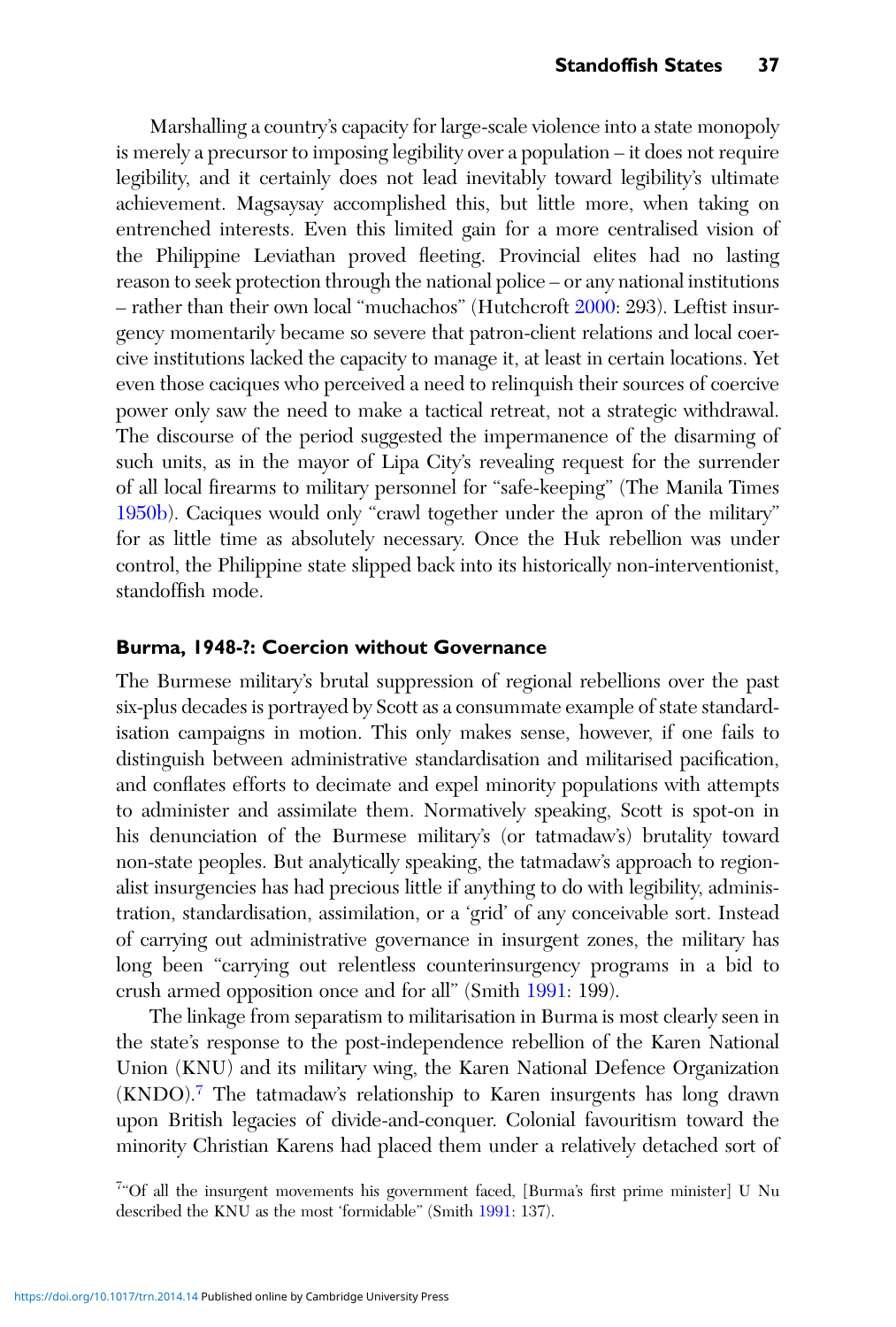indirect rule in 'Upper Burma' (compared to the direct and repressive control over majority Burmans and Buddhist groups in 'Lower Burma'). This generated enduring territorial divisions and regionally fragmented political identities. The tables turned in the 1940s when Karens were excluded from the Japanesecreated Burma Independence Army (BIA), due to "Burman resentments about the overrepresentation of that ethnic group in the prewar colonial army and bureaucracy" (Callahan [2003](#page-18-0): 53). As the Burman-dominated BIA became the core of the postcolonial army, the KNU and KNDO became marginalised from the political arena and pushed to the literal periphery of the Burmese territorial state.<sup>8</sup> The tables of ethnic privilege may have turned, but the divide-andconquer game remained fundamentally unchanged.

The Burmese military's field campaigns against the Karen insurgency illustrate how little pursuits of legibility shaped the tatmadaw's counterinsurgent practices. Rather, its approach demonstrates its aggressively expulsive (rather than standardising) inclinations, even toward an ethnic group that was already incorporated in its coercive apparatus. Before 1948, Karens occupied leadership positions in the Burmese army, served in Union Military Police (UMP) units, and fought alongside their Burman counterparts. Despite intermittent outbreaks of inter-ethnic violence, the tatmadaw retained Karens within its forces. This may at first appear to confirm the Burmese state's "ethnocratic tendency," i.e., its drive as a consummate legibility-seeking state to assimilate ethnic minorities with the Burman majority (Brown [1994:](#page-18-0) 91).

However, instead of choosing to accommodate Karens already situated within the Burmese state coercive apparatus, the tatmadaw in May 1948 purged Karen units from its ranks. It began by reorganising ethnically segregated deployment patterns, creating a new Burman-centered special police reserve called the Sitwundan, and supporting a controversial initiative between the Anti-Fascist People's Freedom League (AFPFL) and communist rebels hostile to the Karens that "must have made it clear to Karen army and political leaders that a [Karen-Burman power-sharing agreement] was no longer viable for either side" (Callahan [2003](#page-18-0): 129). The tatmadaw shifted to an aggressively militarised approach against separatist Karens, echoing the British colonial state's divide-and-conquer approach to pacification since 1945. If in British Malaya we observed a reluctant embrace of administrative governance in the creation of New Villages, the case of Burma elucidates a more consistent stance of state standoffishness as seen in legibility-avoiding practices of militarised pacification and divide-and-conquer.

 ${\rm ^8}$ Karen representatives were not invited to the 1947 Attlee-Aung San talks that yielded independent Burma's Constituent Assembly and interim government and legislature; the KNU also did not partake in the Panglong Conference to ascertain Frontier views held in the same year. See Harriden 2003: 106–107.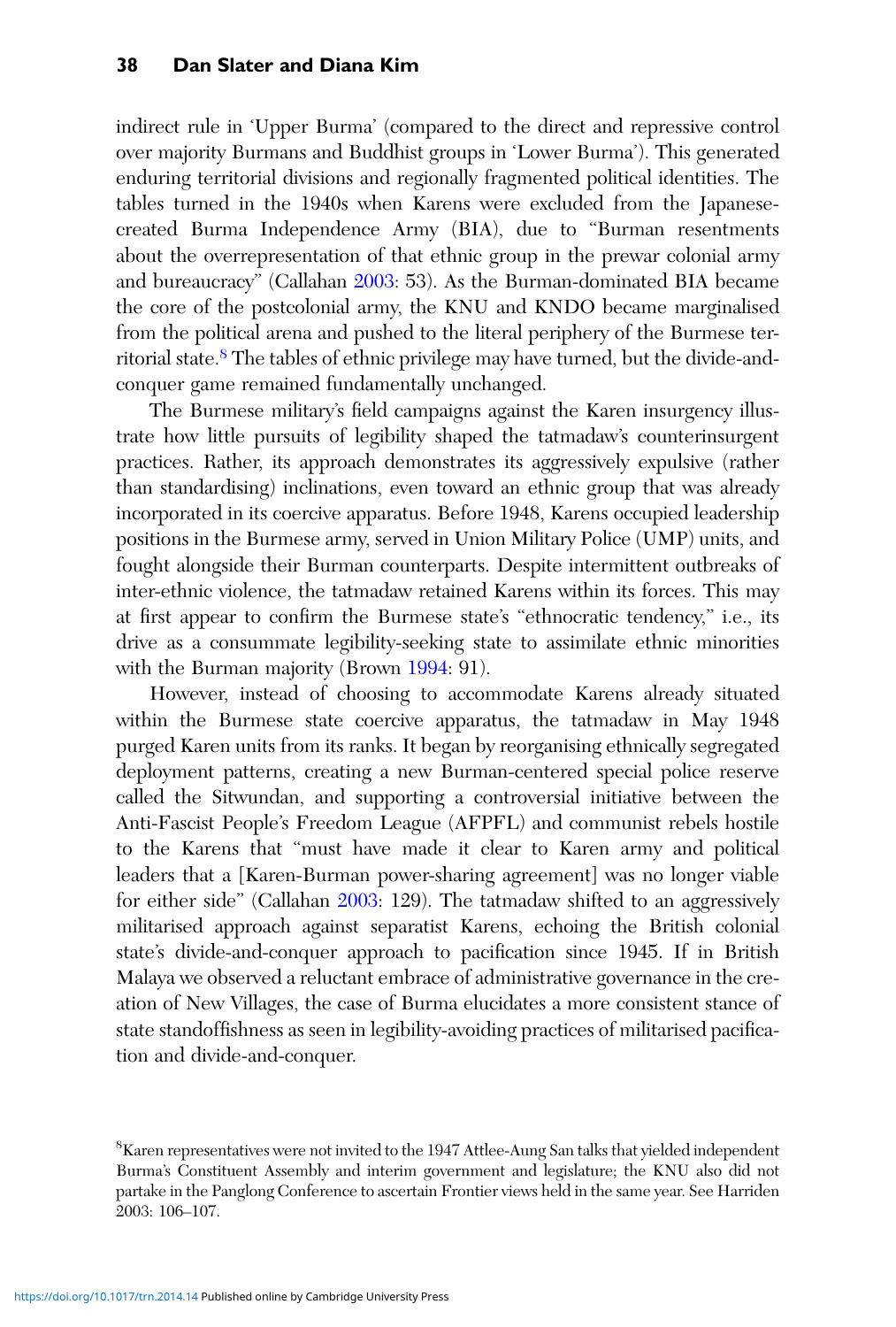The tatmadaw's anti-Karen turn in 1948 rendered once legible armed Karen soldiers into non-legible fighters at considerable costs to the tatmadaw's manpower and organisational capacity. While the status quo ante would have maintained Karen leadership in the War Office, Karen rifle brigades, and Karen levies, the tactical shift away from accommodation fuelled both the Karen secessionist cause and violent rebellions across the country.<sup>9</sup> By August 1948, Karens in the army had mobilised in anti-government violence, seizing cities close to Rangoon and eventually forcing U Nu to cede control over the important Twante Canal linking the Rangoon port to the Irrawaddy delta. By September, swaths of Karen soldiers were defecting from the tatmadaw to join irregular forces and the KNU gained momentum in demanding an independent Karen-Mon state in the heartland of Lower Burma. By the new year of 1949, the Karen insurgency had escalated into large-scale violence as full-fledged battles raged, culminating in the KNDO's capture of Mandalay in March 1949 (Lintner [2000:](#page-18-0) 13). In response, the tatmadaw embarked on a scorched-earth military campaign to quell the separatist uprisings, rather than the kind of administrative advances that characterised the Malayan government's evolving reaction to leftist insurgency.

A second example comes from a ruthless tatmadaw campaign that originated in the 1960s: the infamous 'Four Cuts' (hpyat lay phyat) against Karen and other ethnic-minority secessionists. This counterinsurgency tactic entailed cutting insurgents off from four strategically important resources: food, funds, intelligence, and recruits. In effect, the Four Cuts campaign depopulated areas inhabited by putatively troublesome ethnic minorities (Lang [2002\)](#page-18-0). When implemented in the northern and eastern frontier regions, it "prevented Karens from organizing and divided many communities in rebel-controlled areas," as "leaders were isolated from their supporters and the village network system destroyed" (Harriden [2002:](#page-18-0) 118–119).

In 1988, the tatmadaw extended its aggressive campaign against the Karen population in the lower delta as well (Harriden [2002](#page-18-0): 123). In general, the tatmadaw's strategy was geared toward forcible expulsion of numerous ethnic minorities. "[S]ince it was impossible to determine which Shans, Karens, or Arakanese were rebels and which were peaceful citizens, the easiest solution was to force everyone out of the homes and in many cases across a flimsy border with a neighboring state such as Thailand or Bangladesh" (Callahan [2003:](#page-18-0) 223). A conservative estimate places the number of frontier inhabitants killed during four decades of Burmese counterinsurgency campaigns at five hundred thousand (Smith [1991,](#page-19-0) cited in Callahan [2003:](#page-18-0) 210).

<sup>&</sup>lt;sup>9</sup>To focus on the KNU/KNDO-led insurgencies is not to deny the multiple voices within the Karen secessionist movement. On the competing intra-Karen demands between the autonomous "Karenistan" seeking KNU and Karen Youth Organization (KYO)'s more tempered vision of "Kawthulay," see Dun [1980](#page-18-0): 81–89.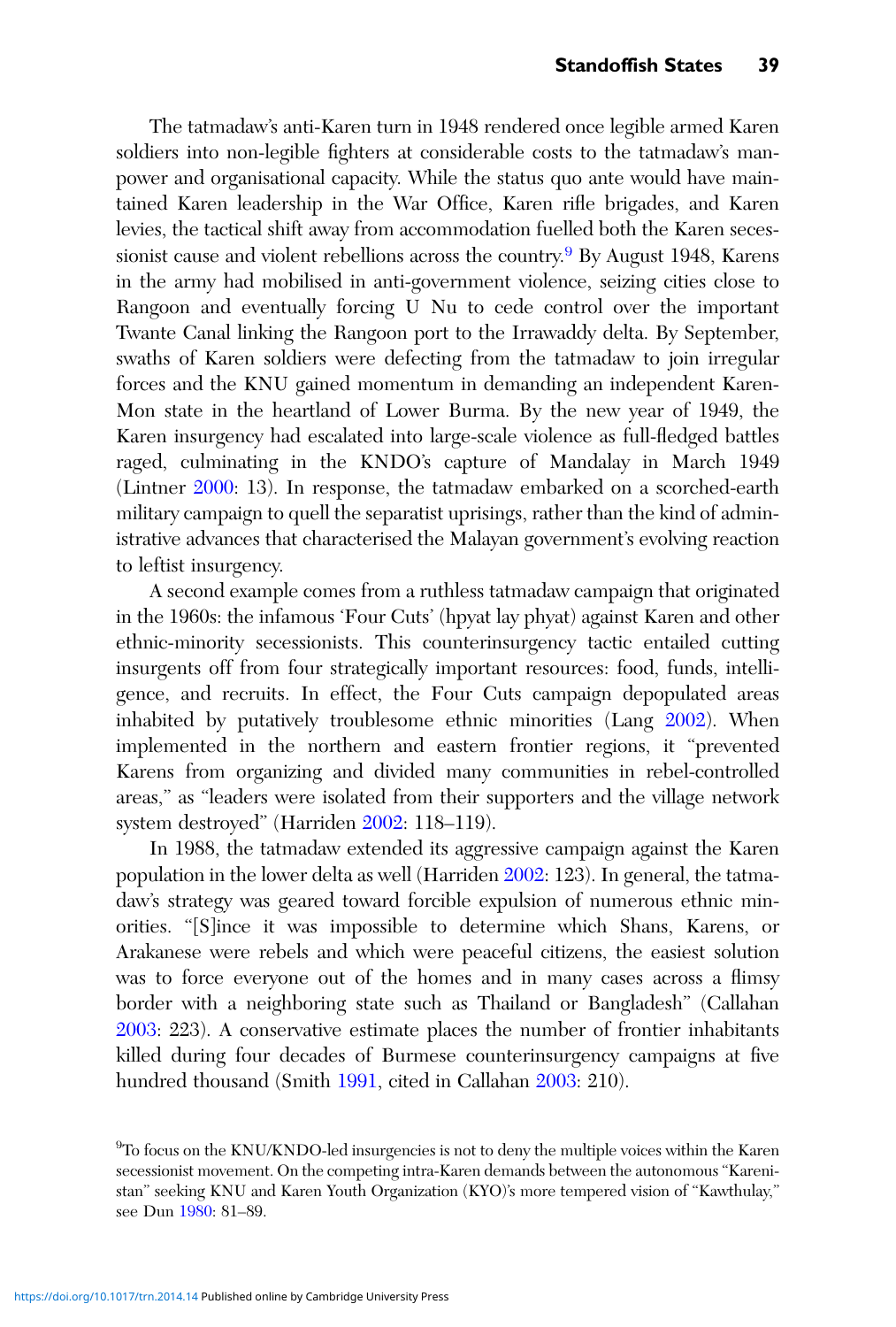In the final analysis, the tatmadaw's field campaigns against regional rebellions helped produce a more unified coercive apparatus; but the state's administrative apparatus withered in tandem, quite unlike Malaya's. Even during the parliamentary period of the 1950s, state-building would be almost entirely a military affair. "The Burma army experienced a veritable explosion of institution building in the mid-1950s," while "improvements in civilian bureaucratic capacities did not keep pace with the transformation of the army" (Callahan [2003:](#page-18-0) 175, 18). This administrative incapacity has proven enduring. Unable to collect revenue or conduct other administrative tasks effectively, Burma has been dubbed Southeast Asia's "broken-backed state" (Jackson [1985](#page-18-0): 20).

The Burmese state's approach to minority ethnic groups on its territorial peripheries has thus been characterised by varieties of standoffishness rather than single-minded campaigns of standardisation. Most recently in early 2012, the Thein Sein government's ceasefire agreements with the KNU and its Shan (Restoration Council of Shan State/Shan State Army) counterpart have hinted at a hopeful shift for the future (Keenan 2012; Oo Zaw and Win Min [2007\)](#page-19-0); yet even if these ceasefires bear lasting fruit, they will mark a return to colonialstyle indirect rule rather than any centralised effort at rendering non-Burman minorities legible. Hitherto however, Burma strikes us as an extreme, even paradigmatic case of militarised pacification and forcible expulsion – and not of administrative homogenisation. Ethnic minorities are not treated as candidates for 'Burmanisation', but as mortal enemies of the military and the nation. Militarised pacification and forcible expulsion have left the state in Burma 'nonliterate' vis-à-vis its most marginal populations. In radical contrast to the manpower-hungry precolonial Burmese Leviathan portrayed by Scott, the contemporary Burmese state wilfully expels its non-Burman populations, triggering wave after wave of refugee flight with every military campaign in the borderlands.

#### **CONCLUSION**

In this article we have sought to illuminate the existence and significance of 'nonliterate Leviathans', i.e., standoffish states that intentionally eschew the pursuit of detailed knowledge, routinised administration, and cultural assimilation of considerable portions of their subject population. Empirically, we demonstrated how states have avoided or only reluctantly adopted administrative standardisation campaigns, even when confronting violent insurgencies, in Malaya, the Philippines, and Burma, contrary to what Scott's well-known thesis on legibility-seeking states predicts. In the process, we have explored how four familiar historical modes of state practice – indirect rule, divide and conquer, militarised pacification, and forcible expulsion – represent multiple ways for states actively not to seek standardised, routinised governance. Collectively, these practices starkly expose the many ways it is possible for states to operate in a standoffish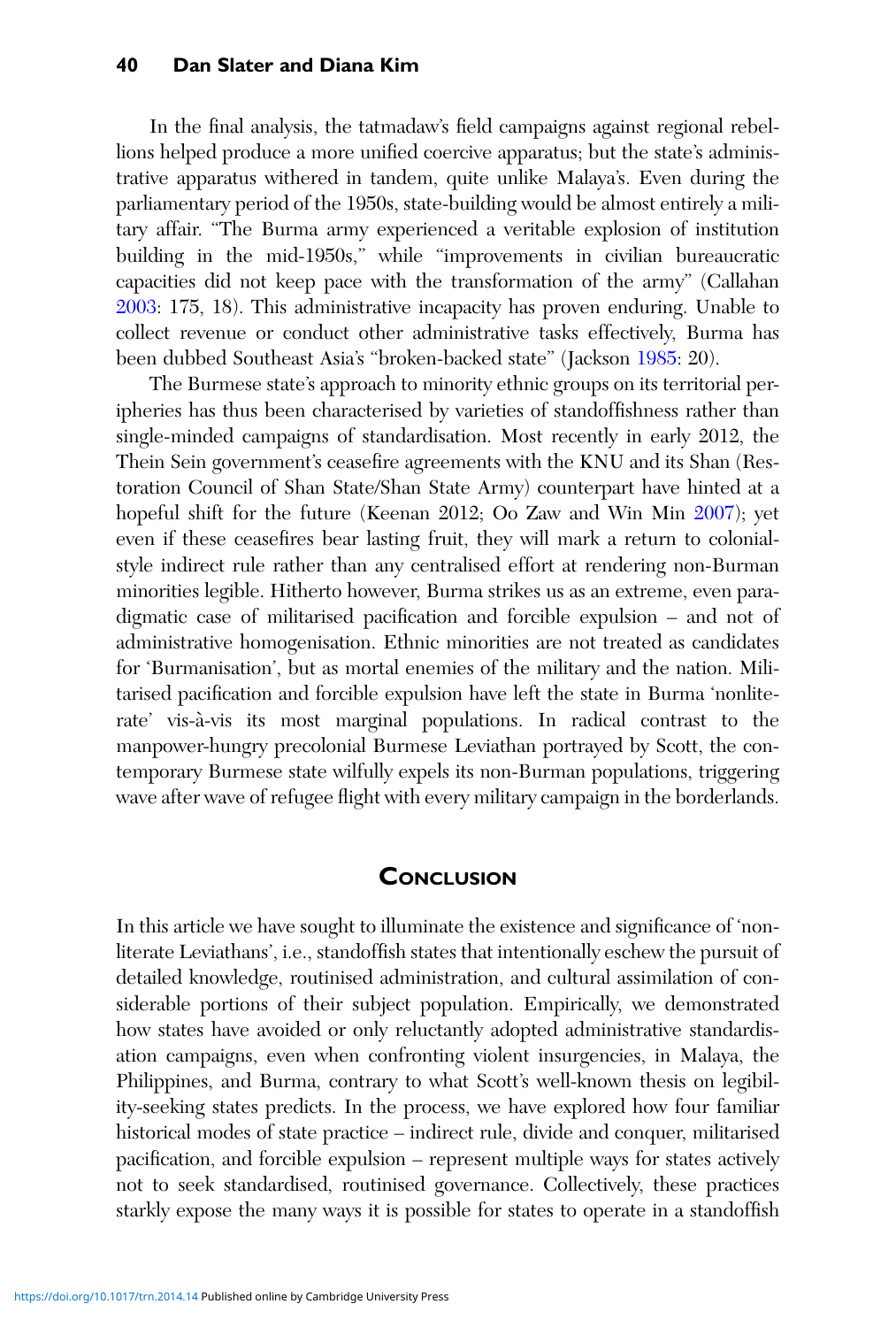rather than a standardising mode. They suggest the enduring relevance of an alternative set of state-building pathways along which states emerge, develop, and strive to achieve their core objective: preventing political challenges to their rule.

Our concept of standoffish states opens multiple avenues for future research. We contend that variation in states' appetites for legibility shapes a remarkable heterogeneity of states practices for dealing with illegibility. Yet when states develop practices that substantively alter the demographic and societal makeup of nonstate counterparts – such as the Burmese states' forcible expulsion of ethnic minorities from Burma proper, the Philippine state's militarised pacification of counterinsurgents, or the creation of 'New Villages' in British Malaya that worked to culturally divide and thus conquer troublesome populations – they might also alter the object or target of their appetite. This interactive relationship merits further consideration. State strategies for encountering zones of lawlessness and disorder might need to evolve over time to preserve rulers' standoffish position toward areas seen as more troublesome than promising to govern.

Standoffish states also generate new puzzles and questions regarding comparative state practice beyond Southeast Asia. By problematising Scott's assertion that states are necessarily hardwired to standardise, we direct attention away from 'capacity', towards 'inclination' as a critical pivot for understanding interstate variation in South Asia, Latin America, as well as the Middle East (Holland [2013](#page-18-0); Staniland [2010;](#page-19-0) Lachapelle et al. [2013\)](#page-18-0). In addition to recasting the different ways that states behave across the world as a puzzle of inclinations rather than capacities, nonliterate Leviathans offer to turn explanations for why states behave as they do on their heads. An absence of stateness, which is usually understood of as a result of failed efforts to establish regular governance and centralise control, may in fact reflect a state's success at remaining standoffish from people and places it considers too risky or too costly to control (also see Oliveira [2013\)](#page-19-0).

It will also be important to keep in mind that standoffishness goes in hand in hand with selectivity. Understanding how states select whom to render legible, and what to remain nonliterate of, promises to illuminate some under-theorised aspects of state-led projects of administrative, economic, and cultural standardisation. For example, in this article, we have highlighted the ways that states will sometimes actively avoid and expel certain populations in lieu of systematically incorporating them within standardising grids. Understanding the pursuit of nonliteracy bears implications for ongoing studies of identity politics that tend to pay more attention to the insufficiencies of legibility-seeking projects for citizenship claims than to questions concerning how and with what consequences states refrain from rendering certain populations legible at all.

Another field of inquiry that could benefit from taking the selectivity of nonliterate Leviathans seriously is the fiscal realm. Influential scholarship on modern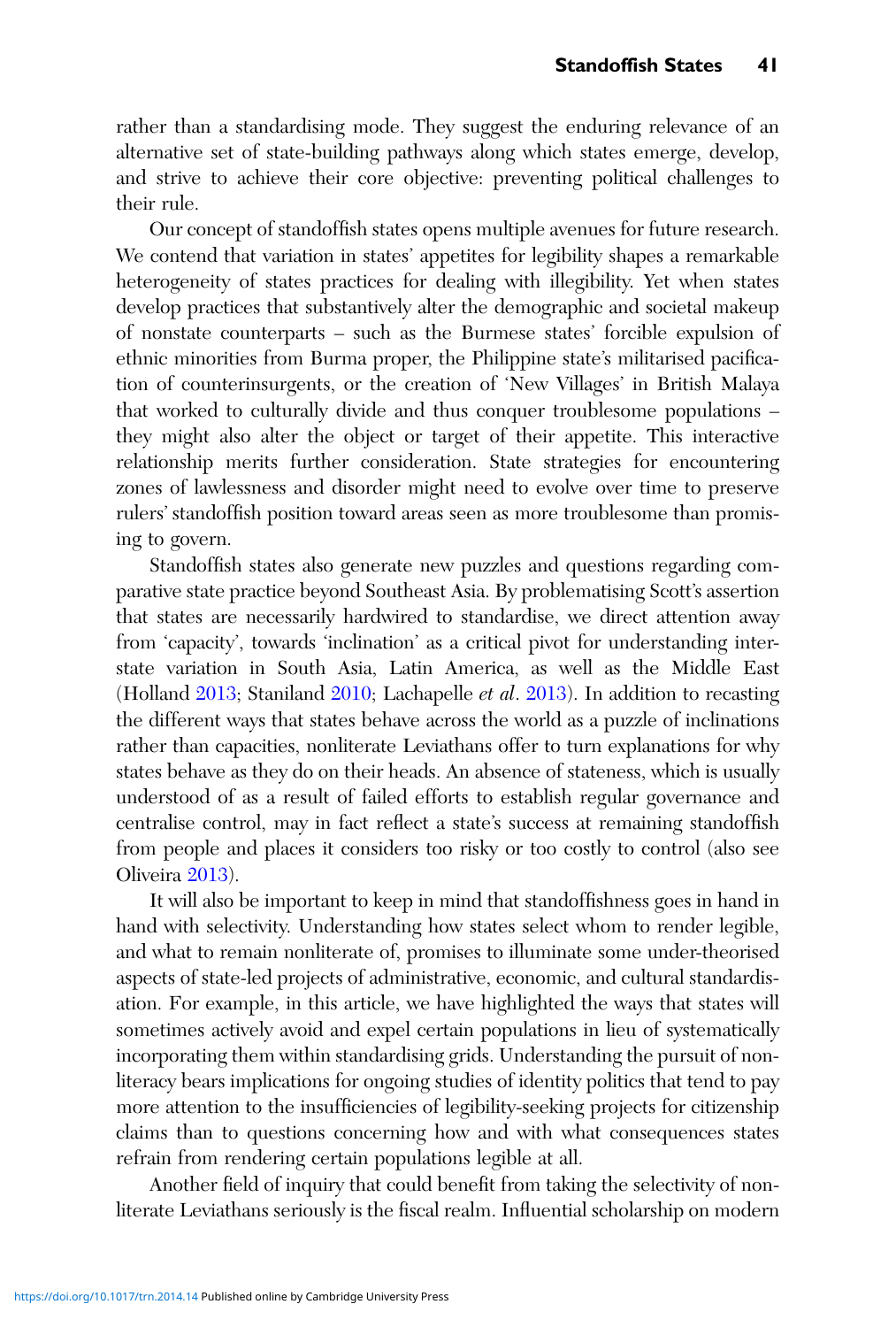<span id="page-17-0"></span>state building and taxation posits the pursuit of legibility and revenue extraction as complementary efforts (Ertman [1997](#page-18-0); Tilly [1992\)](#page-19-0). However, there are instances in which making people and resources administratively visible and levying taxes upon them prove competing tasks. European experiences with opium regulation in colonial Southeast Asia represent one such case (see Kim [2012\)](#page-18-0). Much like violent insurgencies, commodities like opium elucidate standoffish states at work, as colonial states often managed to collect large returns of revenue over time by preserving nonliteracy over opium populations. In addition, to the extent that this countervailing relationship developed amidst moral crusades concerning opium's legal and legitimate role in British, French, Dutch, as well as American rule in Southeast Asia, a focus on lucrative yet contentious commodities helps specify under what conditions states seek nonliteracy over legibility.

Last but not least, our fundamentally differing starting assumptions from Scott's regarding state behaviour promise to help us rethink states to their very core. If states are primarily geared toward minimising political challenges, and not toward maximising economic extraction from the societies they rule, the basic concept of 'failed state' should take on quite a different meaning. Rather than locating state failure in ineffective efforts to extract resources from trouble zones, we might do better to locate it in areas where challengers to state authority will not be appeased and tamed – no matter how standoffishly the state chooses to confront them.

#### Acknowledgements

The authors thank the participants at the "Southeast Asia on the Move" Conference hosted by the Institute for East Asian Studies at Sogang University, the "State and Non-State Space" panel at the Social Science History Association annual meeting in Chicago, and the "Conflict, Legitimacy, and Authoritarian Rule" workshop at the University of Michigan for opportunities to share working drafts of this paper. We are particularly grateful to Taylor Fravel, Philip Gorski, Jean Lachapelle, Fatima Mustafa, Didier Péclard, James Scott, Matthias Staisch, Paul Staniland, Eric Tagliacozzo, Andrew Walker, Lucan Way, Jonathan Wrytzen and two anonymous reviewers at Trans -Regional and -National Studies of Southeast Asia for helpful feedback and suggestions.

#### References

- Anderson, Benedict R. O'G. 1998 [1988]. Cacique democracy in the Philippines. In Benedict R.O'G. Anderson (ed.), The Spectre of Comparisons: Nationalism, Southeast Asia, and the World, pp.192–226. New York: Verso.
- Bellin, Eva. 2012. Reconsidering the robustness of authoritarianism in the Middle East: lessons from the Arab Spring. Comparative Politics 44(2), 127–149.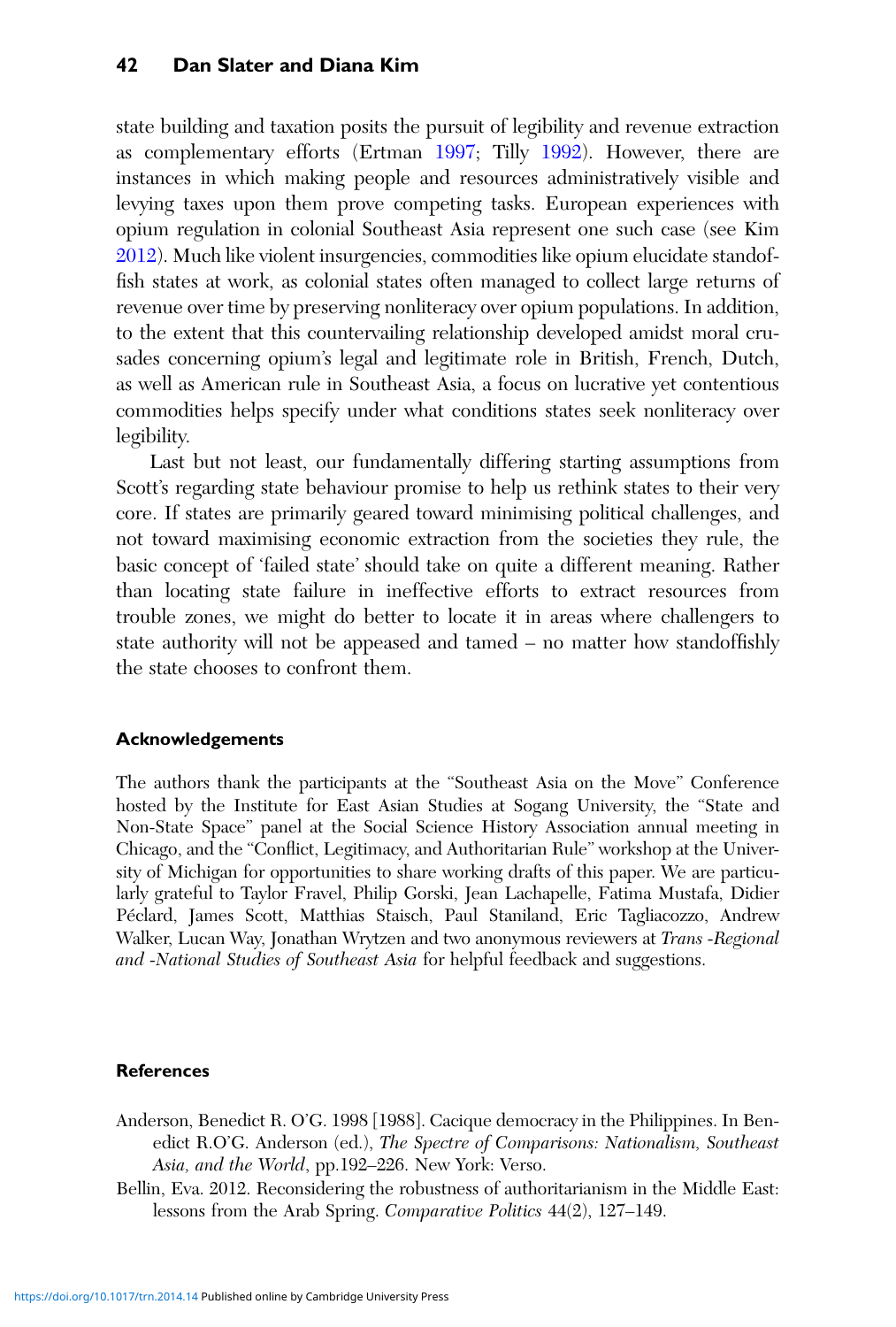- <span id="page-18-0"></span>Brown, David. 1994. The State and Ethnic Politics in Southeast Asia. London and New York: Routledge.
- Callahan, Mary P. 2003. Making Enemies: War and State Building in Burma. Ithaca: Cornell University Press.
- Dun, Smith. 1980. Memoirs of the Four-Foot Colonel. Ithaca: Southeast Asia Program Publications, Data Paper No. 113.
- Ertman, Thomas. 1997. Birth of the Leviathan: Building States and Regimes in Medieval and Early Modern Europe. Cambridge: Cambridge University Press.
- Ferguson, James. 2005. Seeing like an oil company: space, security, and global capital in neoliberal Africa. American Anthropologist 107(3), 377–382.
- Goodwin, Jeff. 2001. No Other Way Out: States and Revolutionary Movements, 1945– 1991. New York: Cambridge University Press.
- Hack, Karl. 1999. The Malayan Emergency: The Role of Special Branch and Intelligence. Working Paper, Institute for Southeast Asian Studies, Singapore.
- Harriden, Jessica. 2002. Making a name for themselves: Karen identity and the politicization of identity in Burma. Journal of Burma Studies 7, 84–144.
- Heng, Pek Koon. 1988. Chinese Politics in Malaysia: A History of the Malaysian Chinese Association. Singapore: Oxford University Press.
- Herzfeld, Michael. 2005. Political optics and the occlusion of intimate knowledge. American Anthropologist 107(3), 369–376.
- Holland, Alisha. 2013. An Electoral Theory of Forbearance. Paper presented at the "University of Chicago Comparative Politics Workshop", Chicago, 30 January 2013.
- Hutchcroft, Paul D. 2000. Colonial masters, national politicos, and provincial lords: central authority and local autonomy in the American Philippines, 1900–1913. Journal of Asian Studies 59(2), 277–306.
- Jackson, Karl D. 1985. Post-colonial rebellion and counter-insurgency in Southeast Asia. In Chandran Jeshurun (ed.), Governments and Rebellions in Southeast Asia, pp. 3– 52. Singapore: Institute of Southeast Asian Studies.
- Keenan, Paul. Burma's Ethnic Ceasefire Agreements. Briefing Paper No. 1. Burma Center for Ethnic Studies.
- Kerkvliet, Benedict J. Tria. 1977. The Huk Rebellion: A Study of Peasant Revolt in the Philippines. Berkeley: University of California Press.
- Kim, Diana. 2012. The Perverse Consequences of Fiscal Legibility: Registering Opium Consumers in British Burma, 1893–1934. Paper presented at the University of Chicago, "Comparative Politics Workshop", Chicago, 10 October 2012.
- Lang, Heather. 2002. Fear and Sanctuary: Burmese Refugees in Thailand. Ithaca: Cornell University Press.
- Lachapelle, Jean, Lucan Way and Steven Levitsky. 2013. Crisis, Coercion, and Authoritarian Durability: Explaining Divergent Responses to Anti-Regime Protests in Egypt and Iran. Paper presented at the University of Michigan Conference on "Conflict, Legitimacy, and Authoritarian Rule", Ann Arbor, 26 April 2013.
- Levitsky, Steven and Way, Lucan. 2010. Competitive Authoritarianism: Hybrid Regimes After the Cold War. New York: Cambridge University Press.
- Lintner, Bertil. 2000. Burma in Revolt: Opium and Insurgency since 1948. Chiang Mai: Silkworm Books.
- McCoy, Alfred W. 1993. 'An anarchy of families': the historiography of state and family in the Philippines. In Alfred W. McCoy (ed.), An Anarchy of Families: State and Family in the Philippines, pp. 1–32. Madison: University of Wisconsin Center for Southeast Asian Studies.